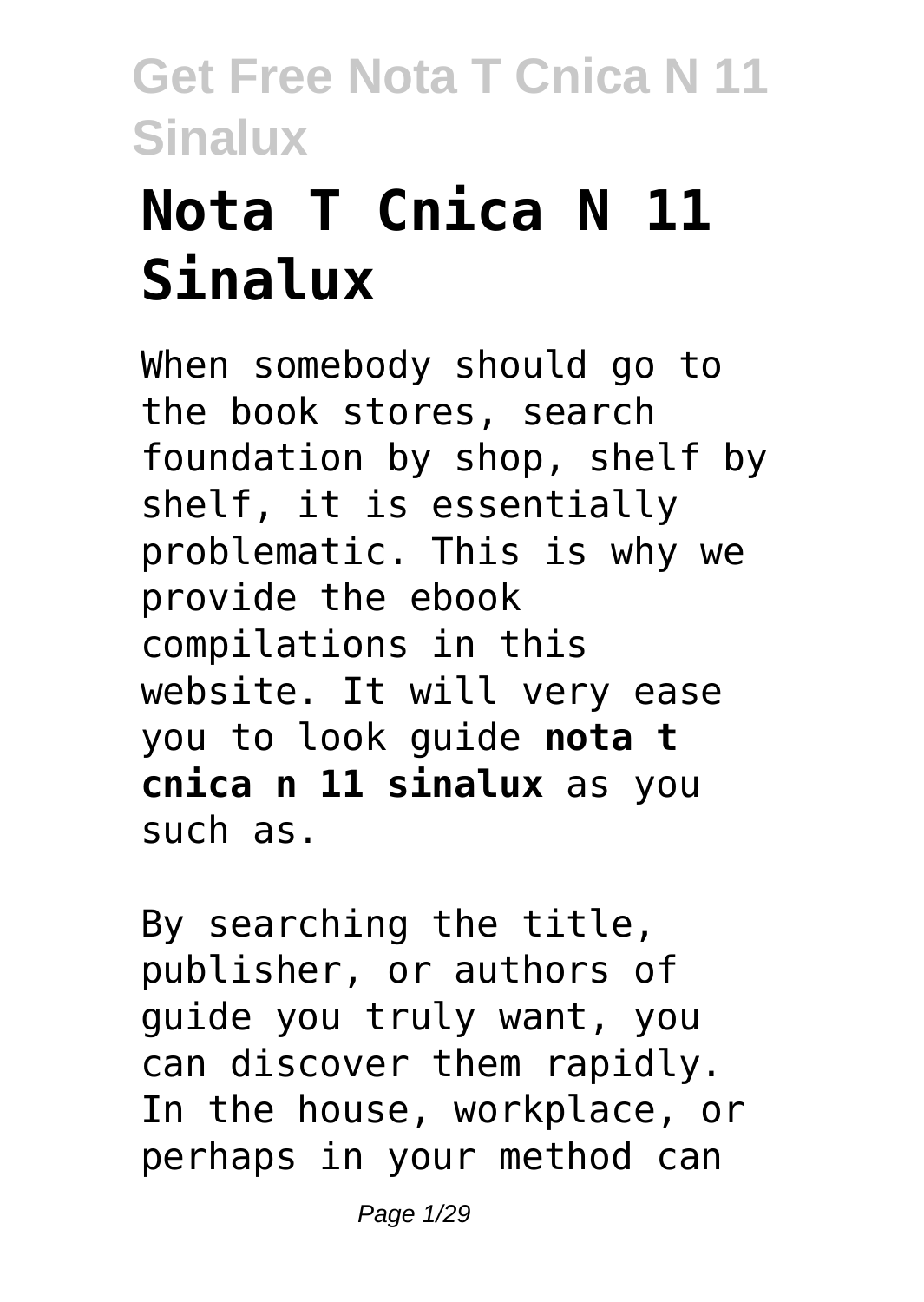be all best place within net connections. If you seek to download and install the nota t cnica n 11 sinalux, it is no question easy then, previously currently we extend the associate to purchase and create bargains to download and install nota t cnica n 11 sinalux correspondingly simple!

*Nota T Cnica N 11* Northampton Area High School has announced the students named to the fourth marking period of the 2020-21 academic year. DISTINGUISHED HONORS Grade 9: Rorie Jean Anderson, Abigail Anisa Azar, Rachel ...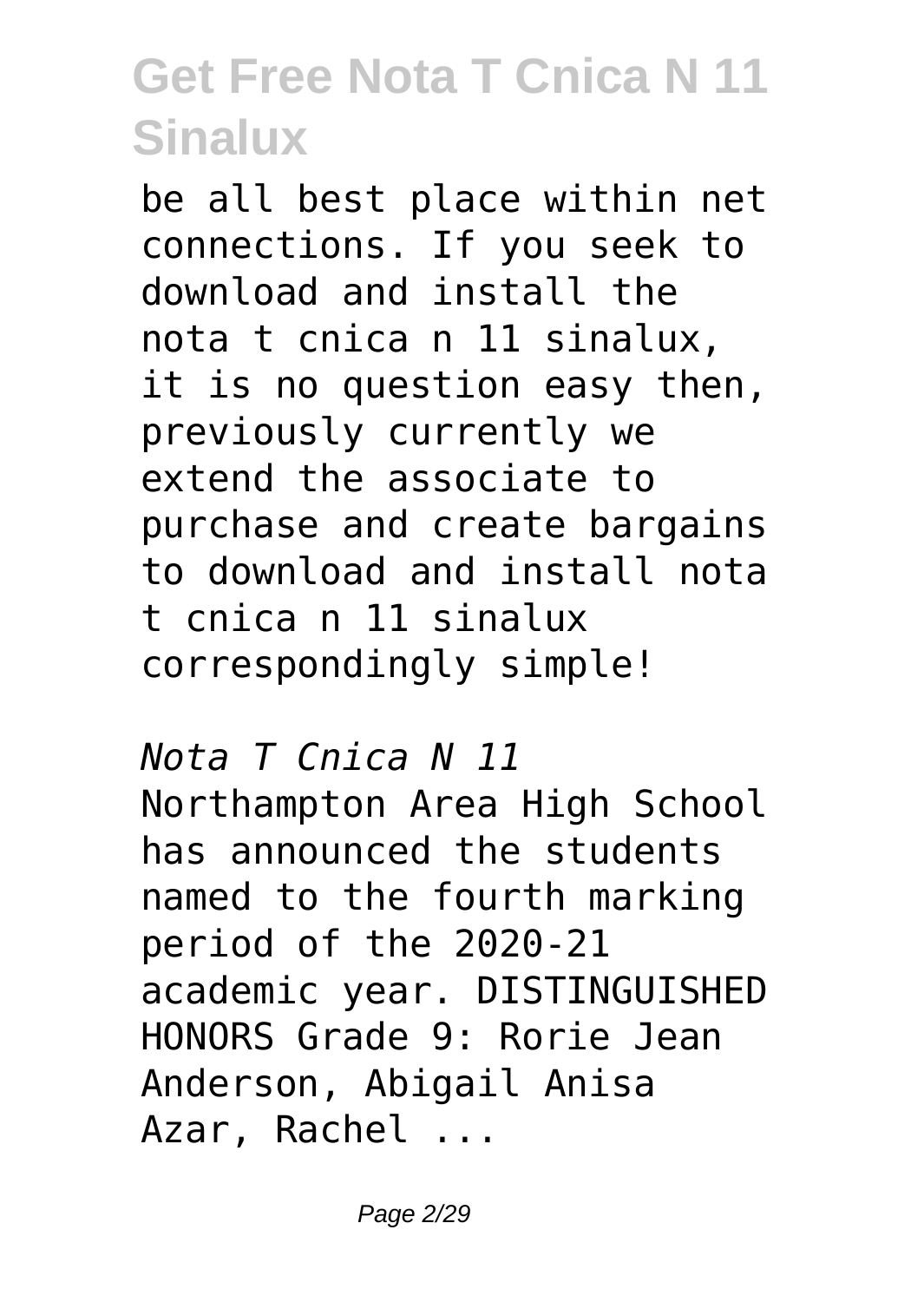*Northampton Area High School honor roll* These are days with a reporting anomaly. Read more here. Update for July 1 Hot

spots Total cases Deaths Cases perPer capita Hot spots Total cases Show all About this data Daily cases are the ...

*Coronavirus World Map: Tracking the Global Outbreak* 11 Department of Surgery, Linköping University Hospital ... we prospectively recruited patients with PSC (chronic biliary inflammation) (n = 70 with six patients sampled twice) and non-PSC controls  $(n \ldots$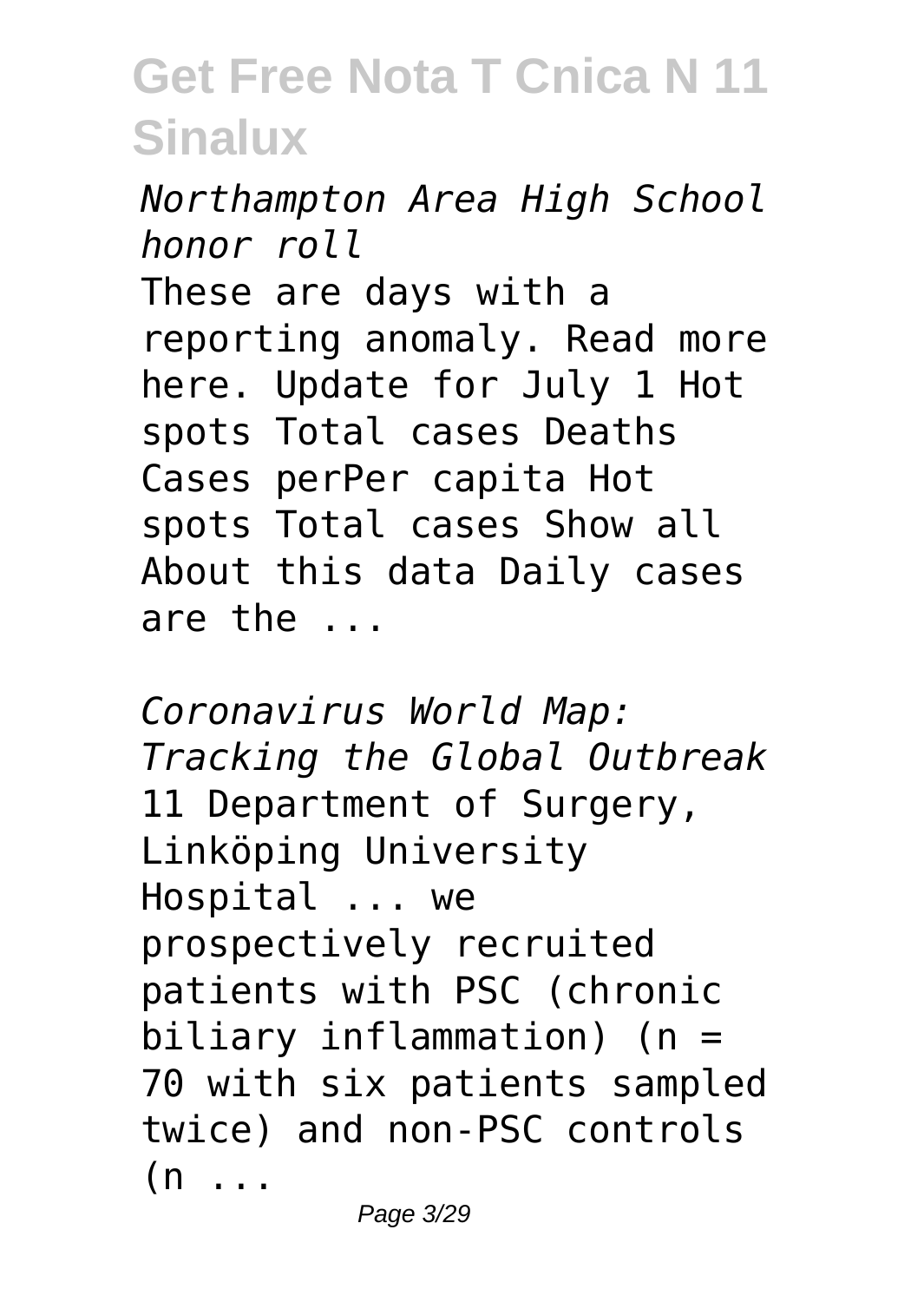*A biliary immune landscape map of primary sclerosing cholangitis reveals a dominant network of neutrophils and tissueresident T cells* In all, just 11% of trans men in the study had erythrocytosis ... McClintock TR, Valovska MI, Kwon NK, Cole AP, Jiang W, Kathrins MN, Bhojani N, Haleblian GE, Koehlmoos T, Haider AH, Basaria S, Trinh

...

*Rates of Erythrocytosis in Trans Males Consistent with Cis Males* More than 100 people marched to the White House on Page 4/29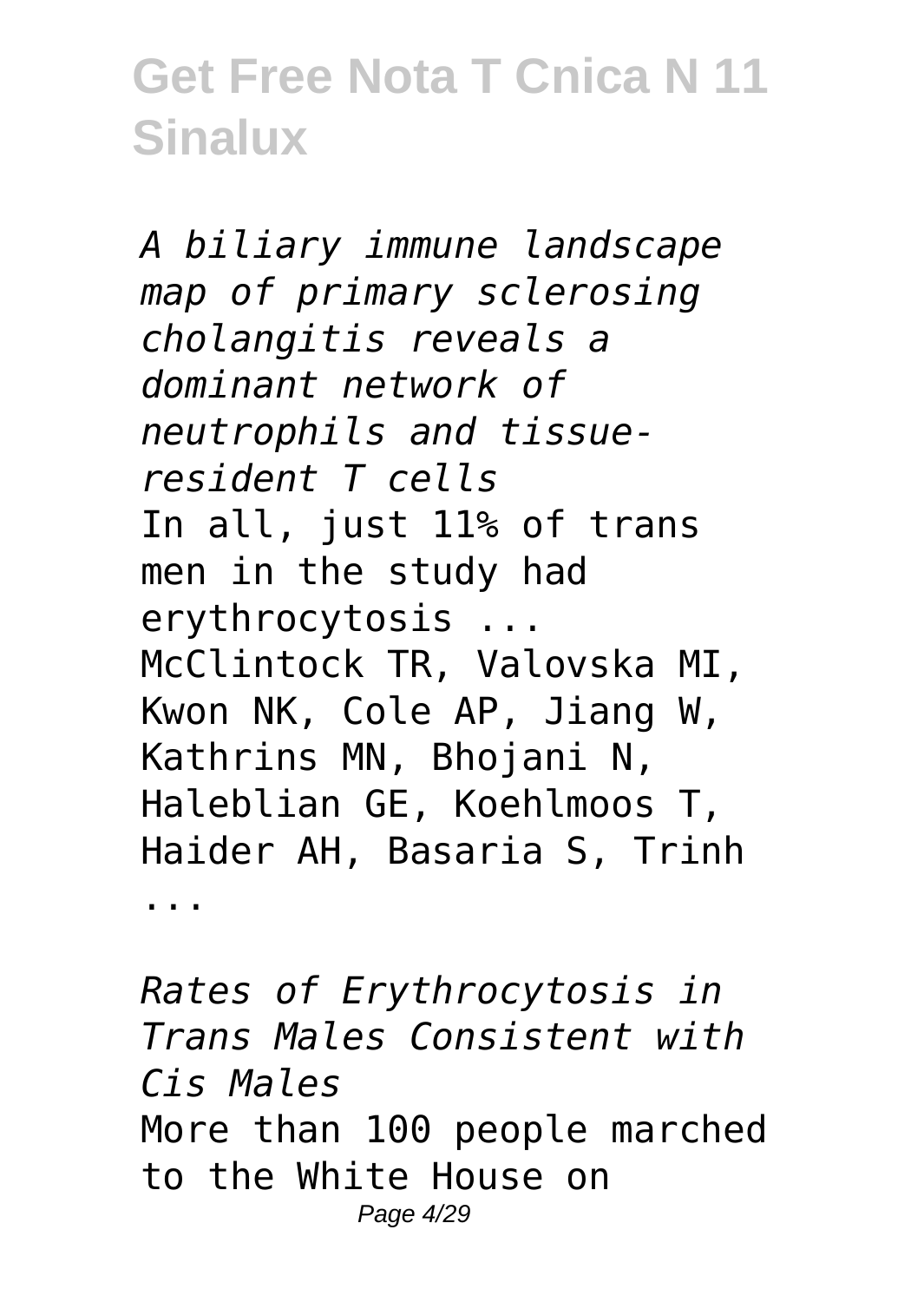Wednesday to demand the Biden administration end the detention of transgender people and people with HIV/AIDS in U.S. Immigration and Customs ...

*Transgender immigrant activists march to White House* Tremenda Nota Director Maykel González Vivero's arrest in Havana coincided with protests against mounting food shortages, the government's response to the pandemic and a worsening economic ...

*Cuban police violently arrest Blade media partner's editor*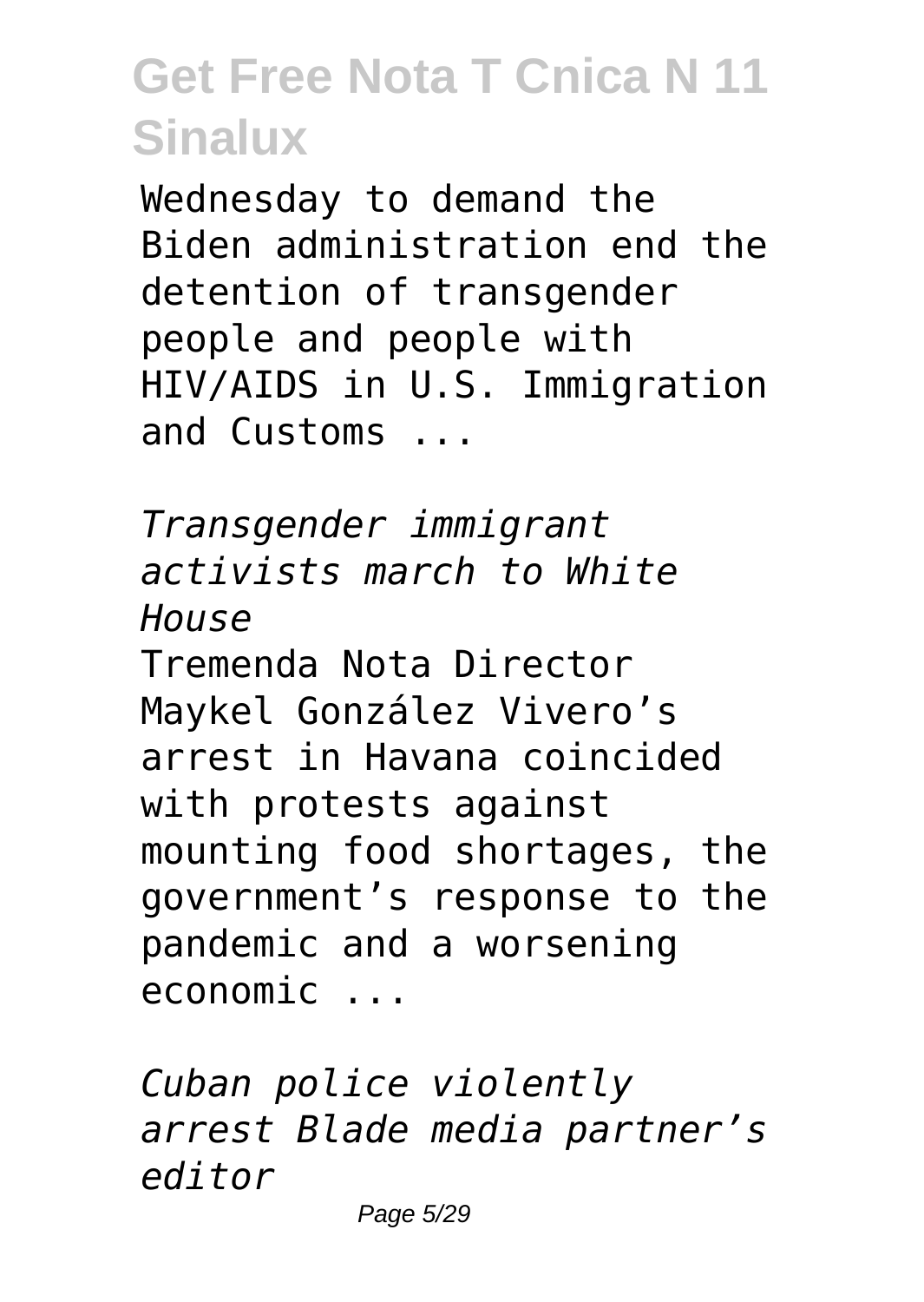"We are on course to achieve solid, profitable sales growth," said Pieter Nota, member of the Board of Management of BMW AG responsible for Customer, Brands and Sales. "Thanks to our strong model line ...

*BMW Group posts strong sales for first half-year. On course for solid, profitable sales growth in 2021.* Turizo has been making noise with his songs "TBT" and "Quiéreme Mientras Se Pueda," "Te Quemaste," "Pegao," "La Nota" and "No Encuentro Palabras," which were all recognized with SESAC Latina ...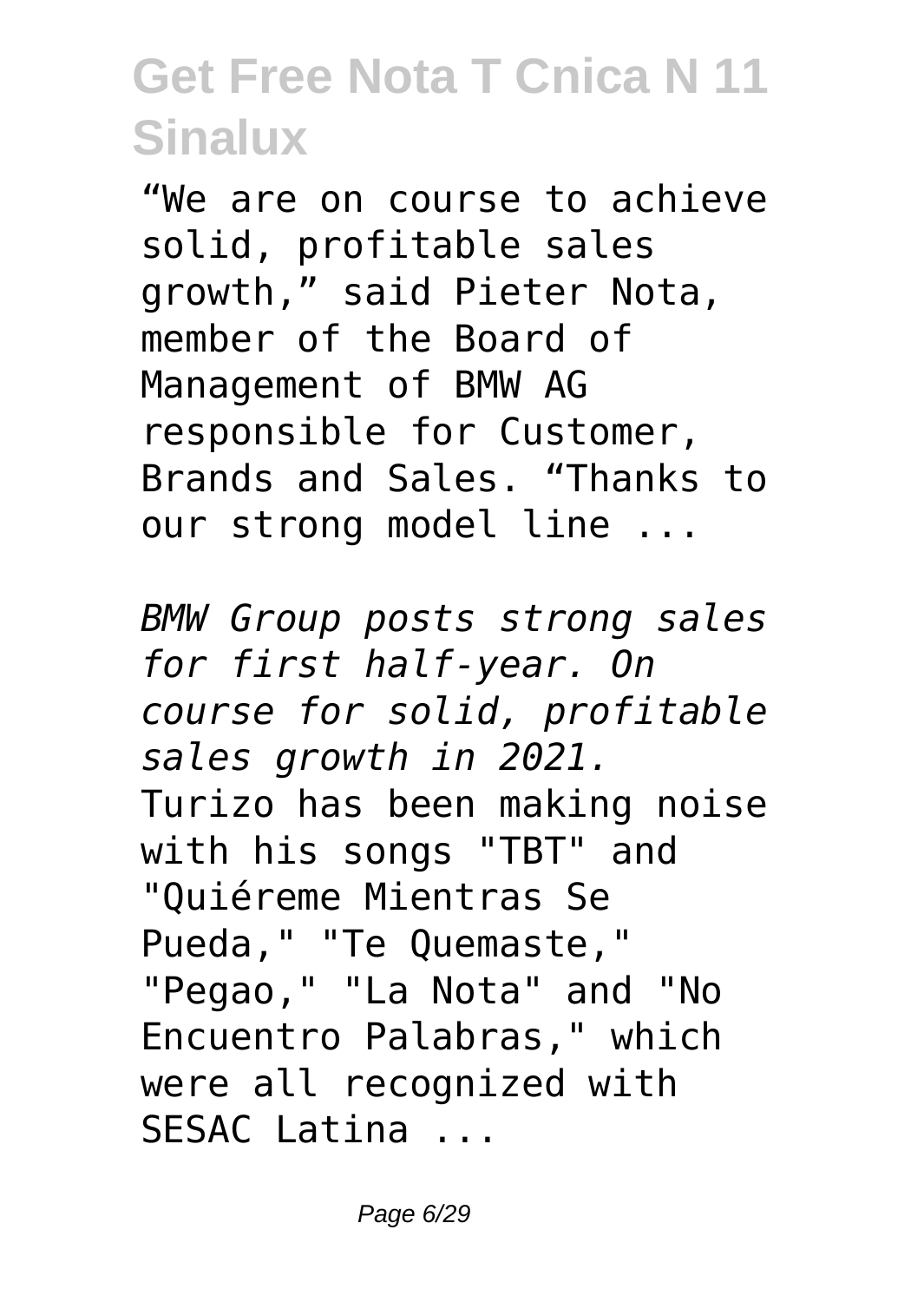*SESAC Recognizes The Best Of Latin Music With The Annual SESAC Latina Music Awards 2021* This is The Daily. Today, the collapse of a residential tower in Surfside, Florida, which killed at least 11 residents has raised two urgent questions— what caused it? And why is it that so many ...

*Surfside Building Collapse: Condo President Warned Residents of Worsening Damage in April* including Clearstream Banking S.A., and Euroclear Bank S.A./N.V., against payment in New York, New Page 7/29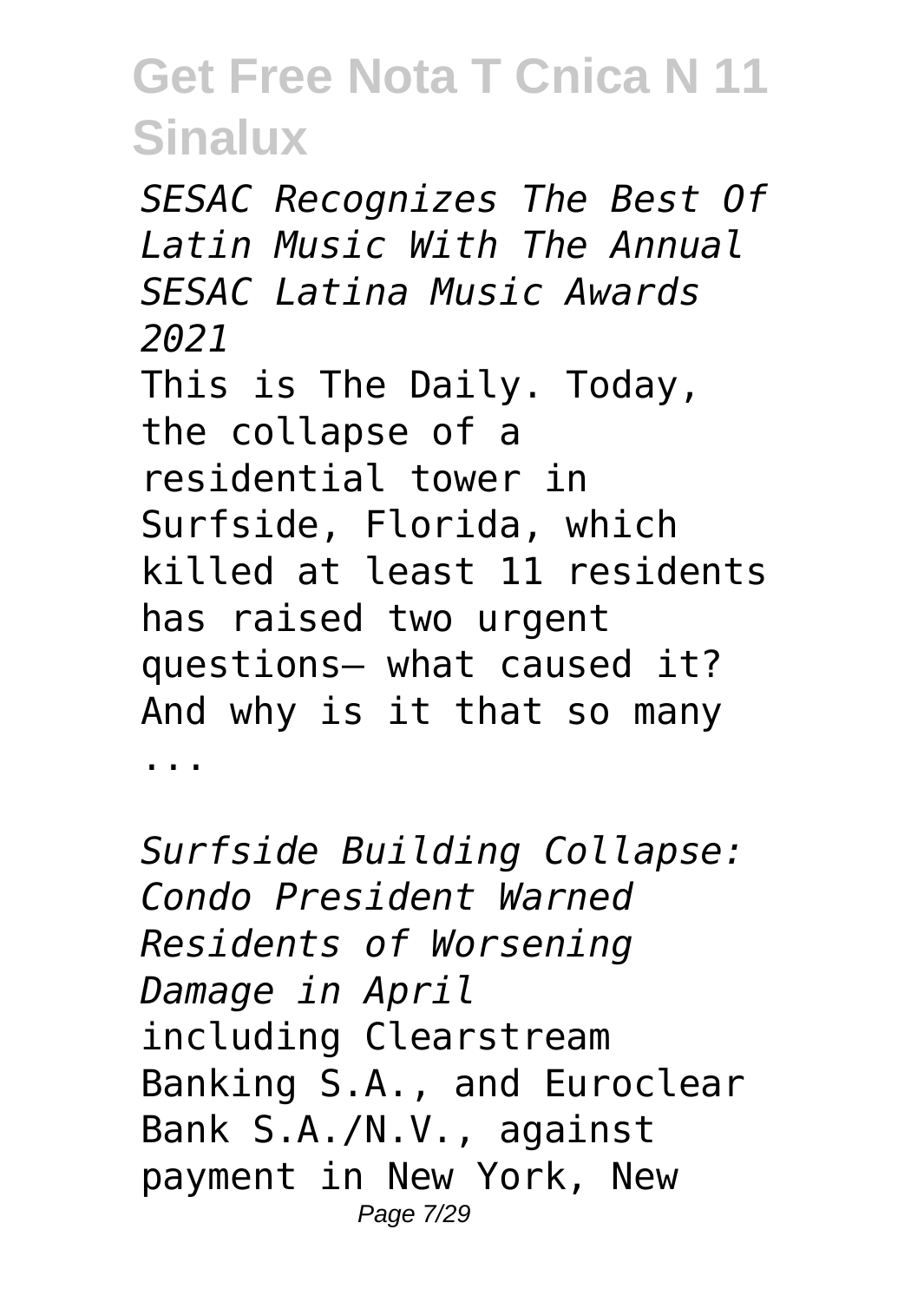York on or about , 2021, which will be the eighth business day following the date of this ...

*salesforce.com, inc. (CRM)* Karol G and Camilo lead the list of nominations with 12 nods each. They are followed by J Balvin and Maluma with 11 nominations, followed by Daddy Yankee, Los Dos Carnages and Myke Towers with nine.

*2021 Premios Juventud Nominations: Karol G and Camilo Lead the List* It makes sense on all sides from a tax perspective," said Anu Aiyengar, co-head of global M&A at JPMorgan Page 8/29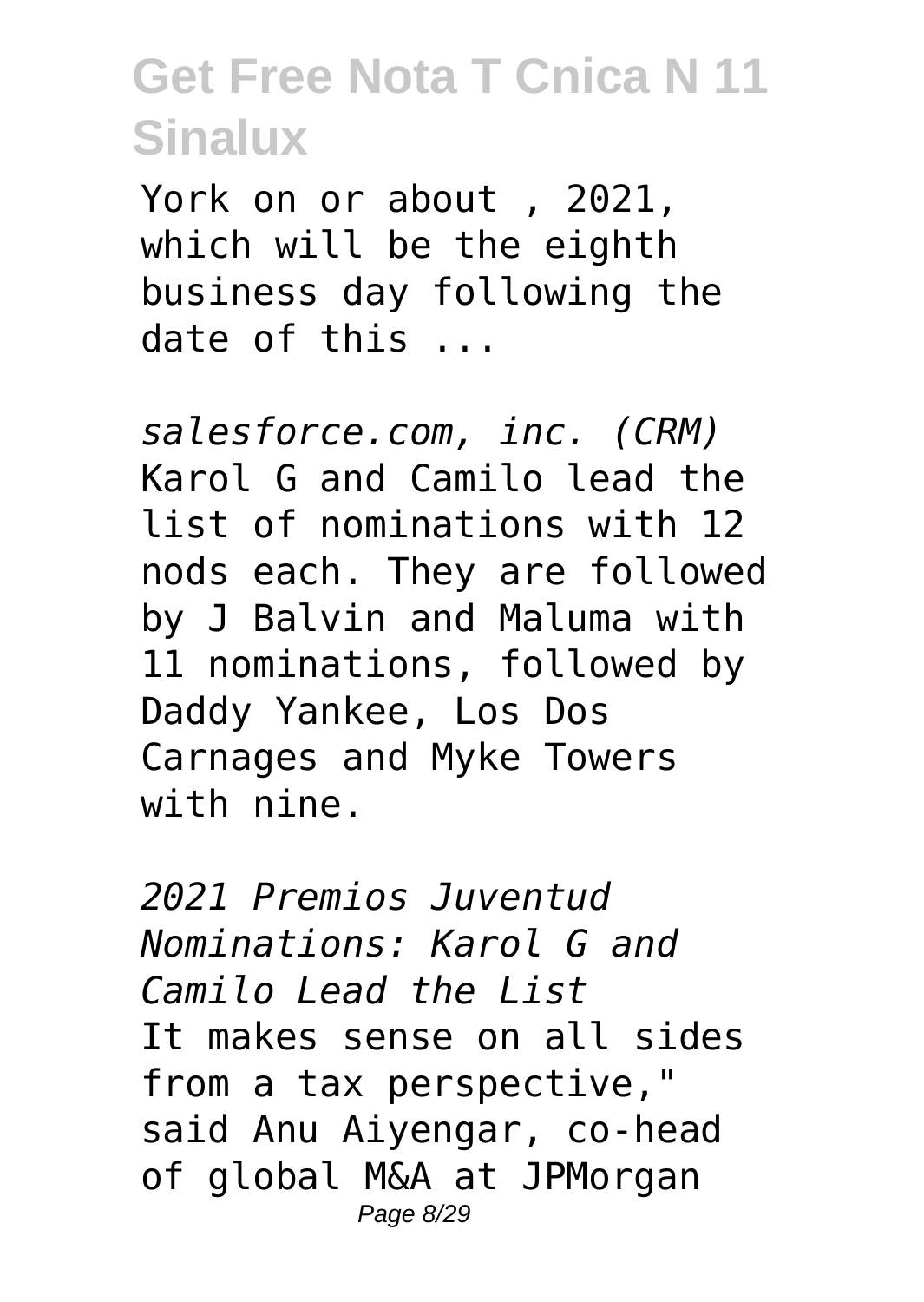Chase & Co (JPM.N). Dealmaking in Asia Pacific jumped 104% to \$327 billion while Europe ...

*Dealmakers drown in deals in second-quarter M&A frenzy* Director Anand Shankar, who delivered the super hit films 'Arima Nambi', 'Iru Mugan', and 'NOTA', has been working on his fourth directorial 'Enemy'. The real-life friends' actors Vishal and Arya ...

*Vishal and Arya's 'Enemy' teaser to be published this weekend* The state is now averaging about 50 cases per day, according to Dr. Ben Chan, Page 9/29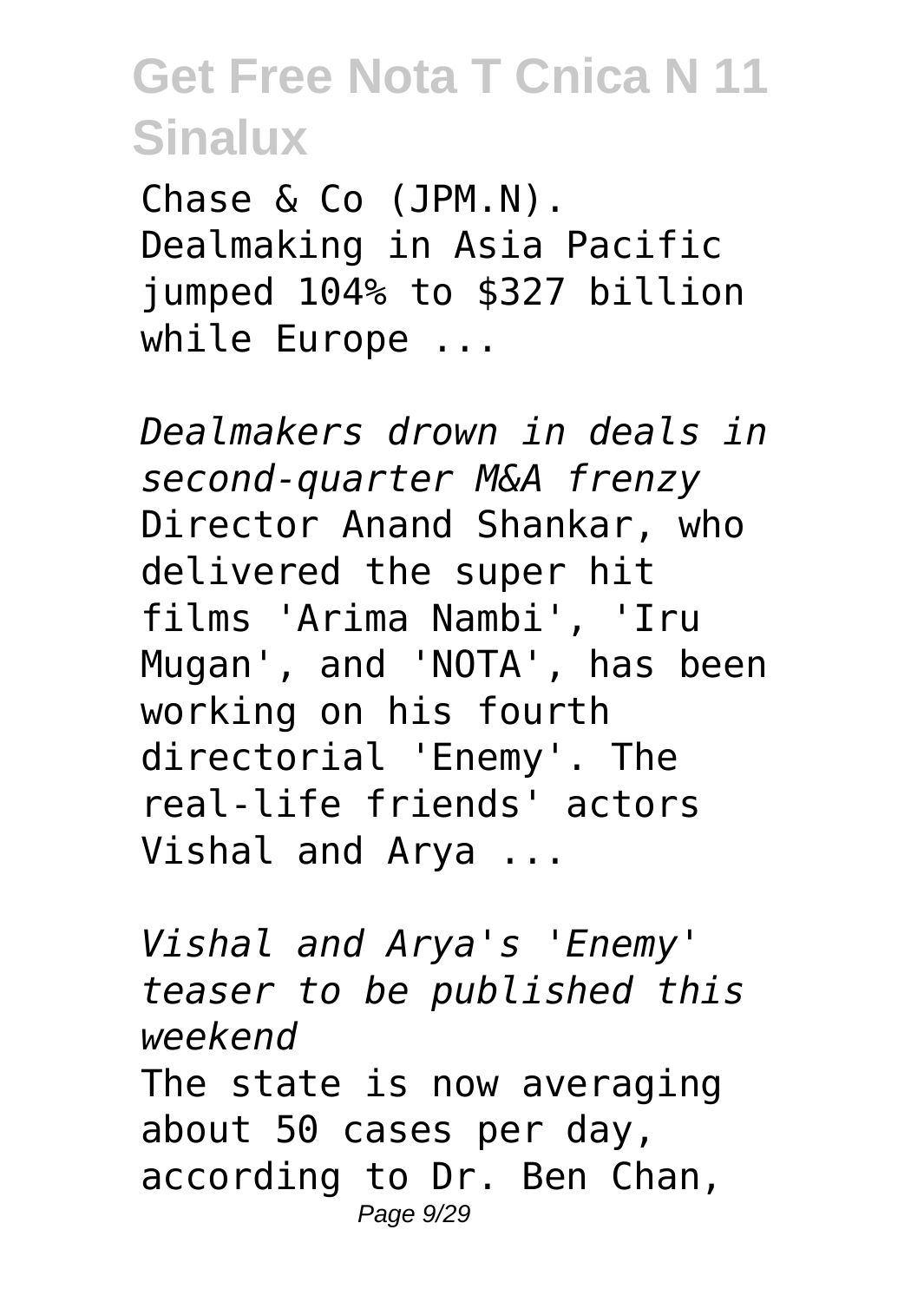N.H's state epidemiologist ... haciendo click en el audio. Una nota: Lo escrito es nuestro guión para nuestras ...

*After More Than One Year, Gov. Sununu Will Let State Of Emergency Expire* Naranja y limón is available on XERB.tv, along with Una Nota de Lorca, a flamenco tribute to Federico Garcia Lorca, recorded by Compania Chuscales in November 2020. There is a \$5 viewing fee for ...

*NARANJA Y LIMON Will Be Performed By Teatro Paraguas Online This Month* NEW DELHI, June 17 (Reuters) Page 10/29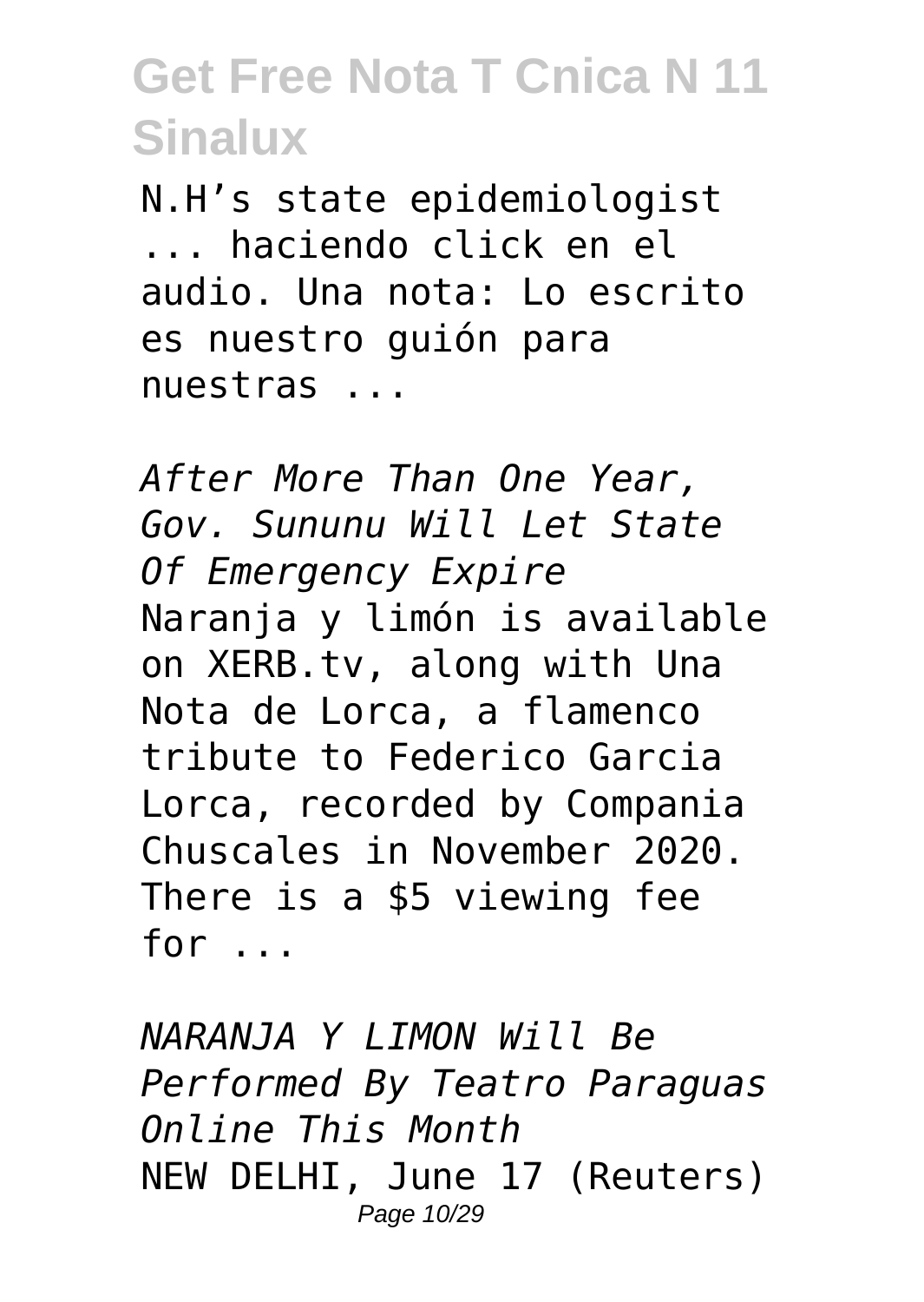- Walmart Inc's (WMT.N) Flipkart and Amazon.com Inc(AMZN.O) have filed legal challenges against the resumption of an antitrust investigation into their business ...

*Walmart's Flipkart, Amazon challenge India court order on antitrust probe* Vodka N Water was second with Glacial third. Double Thunder, trained by Todd Pletcher for Phoenix Thoroughbreds, finished in 1:11.17 ... the fast-closing Quinta Nota to win the 1 1/4-mile ...

*Maxfield, Letruska earn Breeders' Cup spots* Page 11/29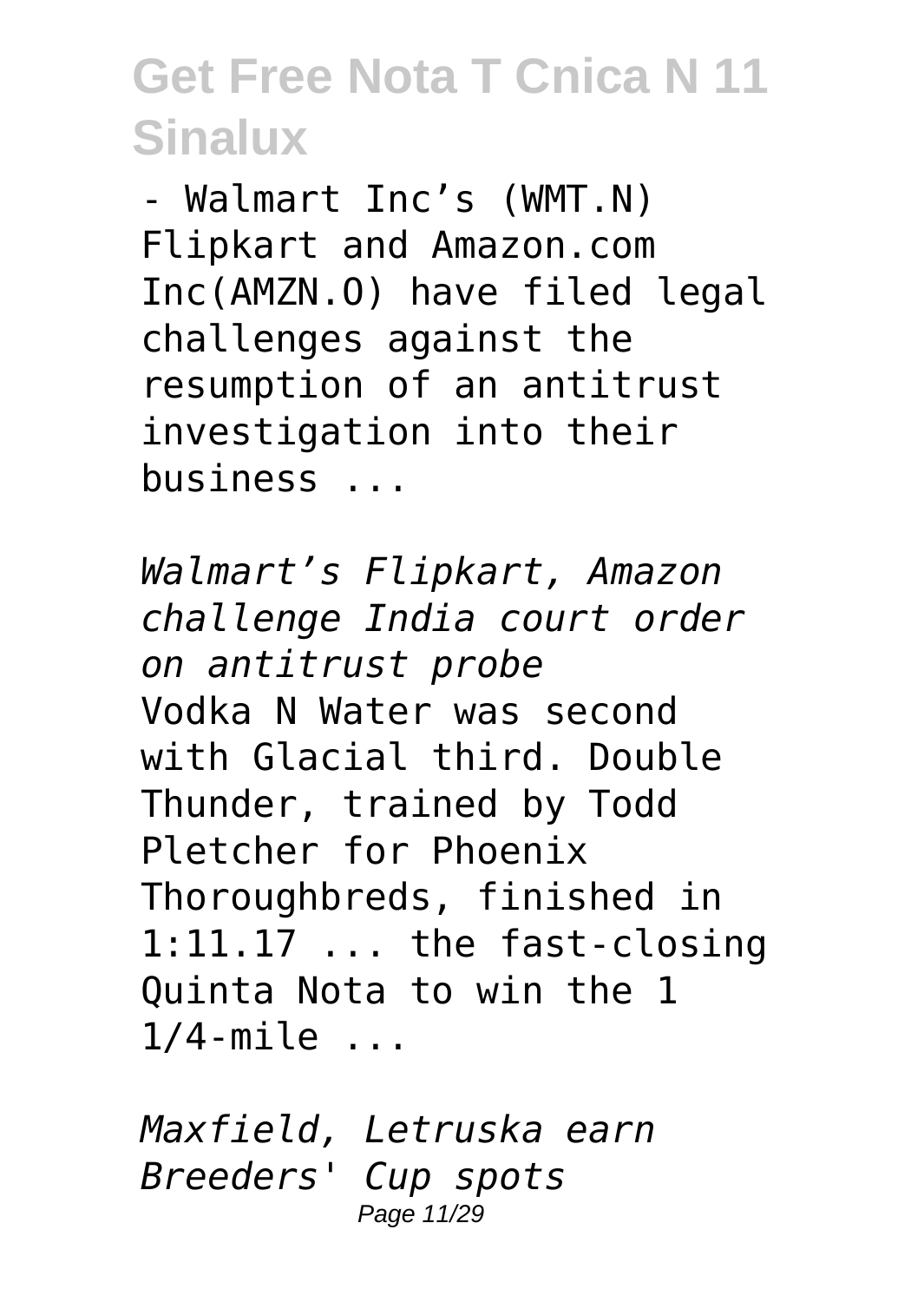The two Colombian artists are followed by J Balvin and Maluma with 11 nominations, Daddy Yankee, Los Dos Carnales and Myke Towers with nine noms, and with eight each, Christian Nodal and Natti ...

'Green Crimes and International Criminal Law' examines crimes against the environment, which impact not only humans, but also wildlife and ecosystems more generally. A significant point of discussion in the volume is whether green crimes can fit effectively Page 12/29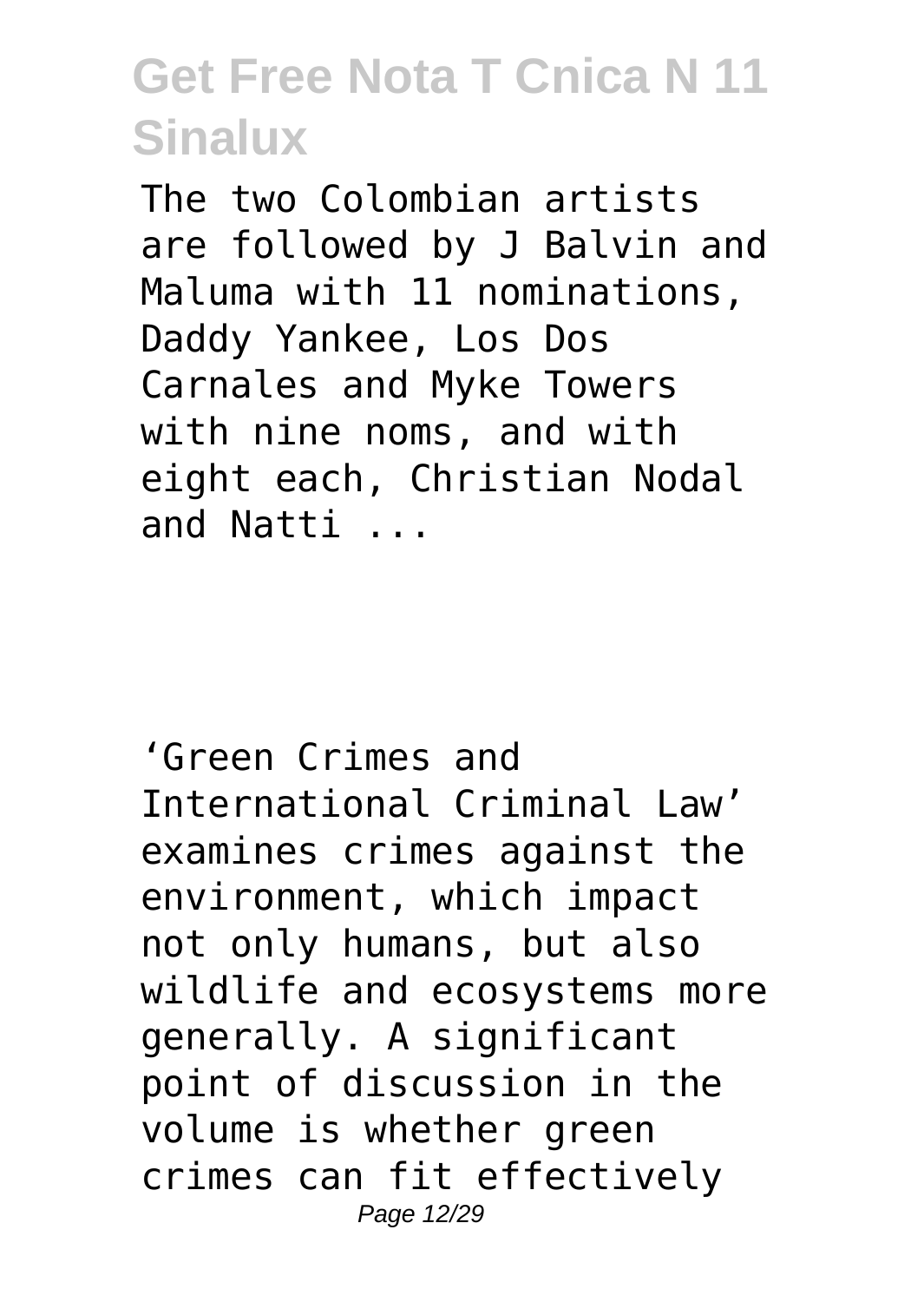into existing international criminal law frameworks or not. Chapter authors explore these crimes from both a definitional and theoretical perspective and in various contexts in different parts of the world, questioning whether these violations have led to or are violations of international criminal law. While the recognition of green crimes in the international criminal law community has been slow, it has increasingly gained widespread attention. This volume acknowledges the growing interest and seeks to promote debate among academics and professionals Page 13/29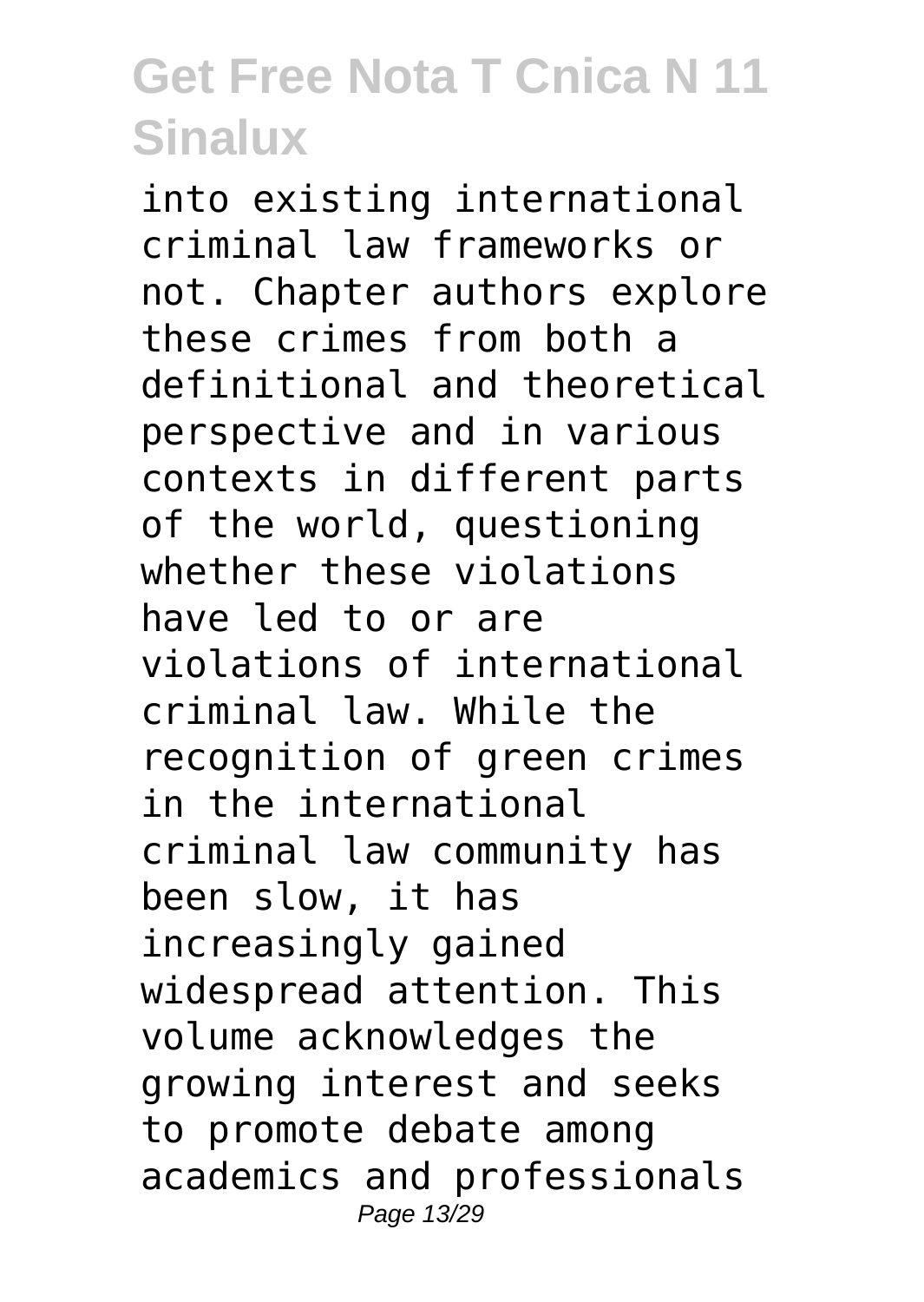working on the subject. The aim of these texts is to encourage meaningful action around green crimes within the international criminal law community so that environmental justice can become established. The collection will be of particular interest to practicing attorneys and academics studying international criminal law, especially those keen on investigating how green crimes can be incorporated into the specific canon of international law.

In recent decades, population has been aging fast in Brazil while old age Page 14/29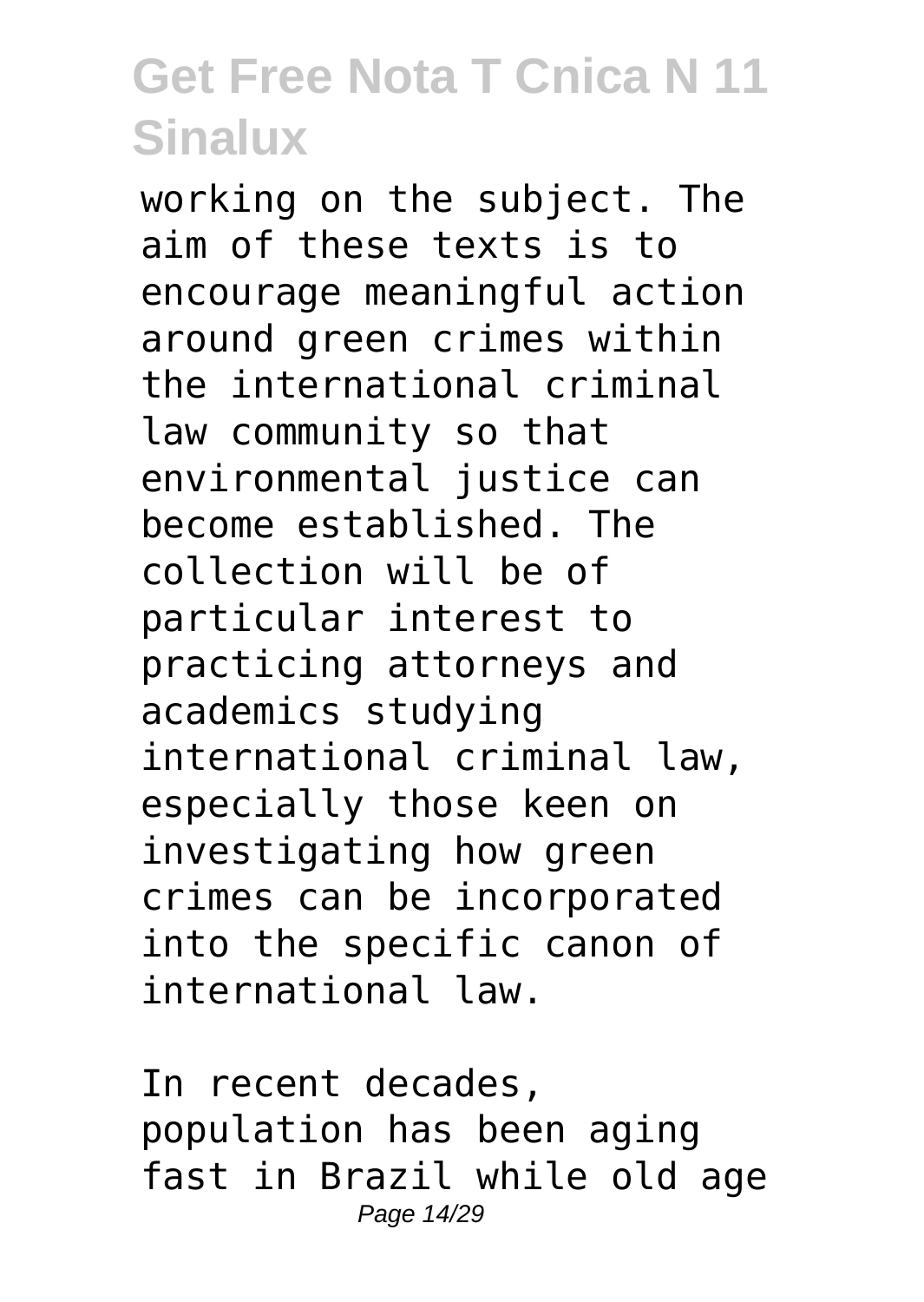pensions and healthrelated spending have increased. As the population ages, the spending trend threaten to reach unsustainable levels absent reforms. Increasing the retirement age is key, but by itself will not provide sufficient savings to close the pension system financing gap, and reforms reducing replacement rates are necessary. In the area of health, there is scope for improving expenditure efficiency by strengthening outpatient care and regional networks, and developing clinical guidelines for costeffective treatments and drugs. Reforms are urgent, so that they can be gradual. Page 15/29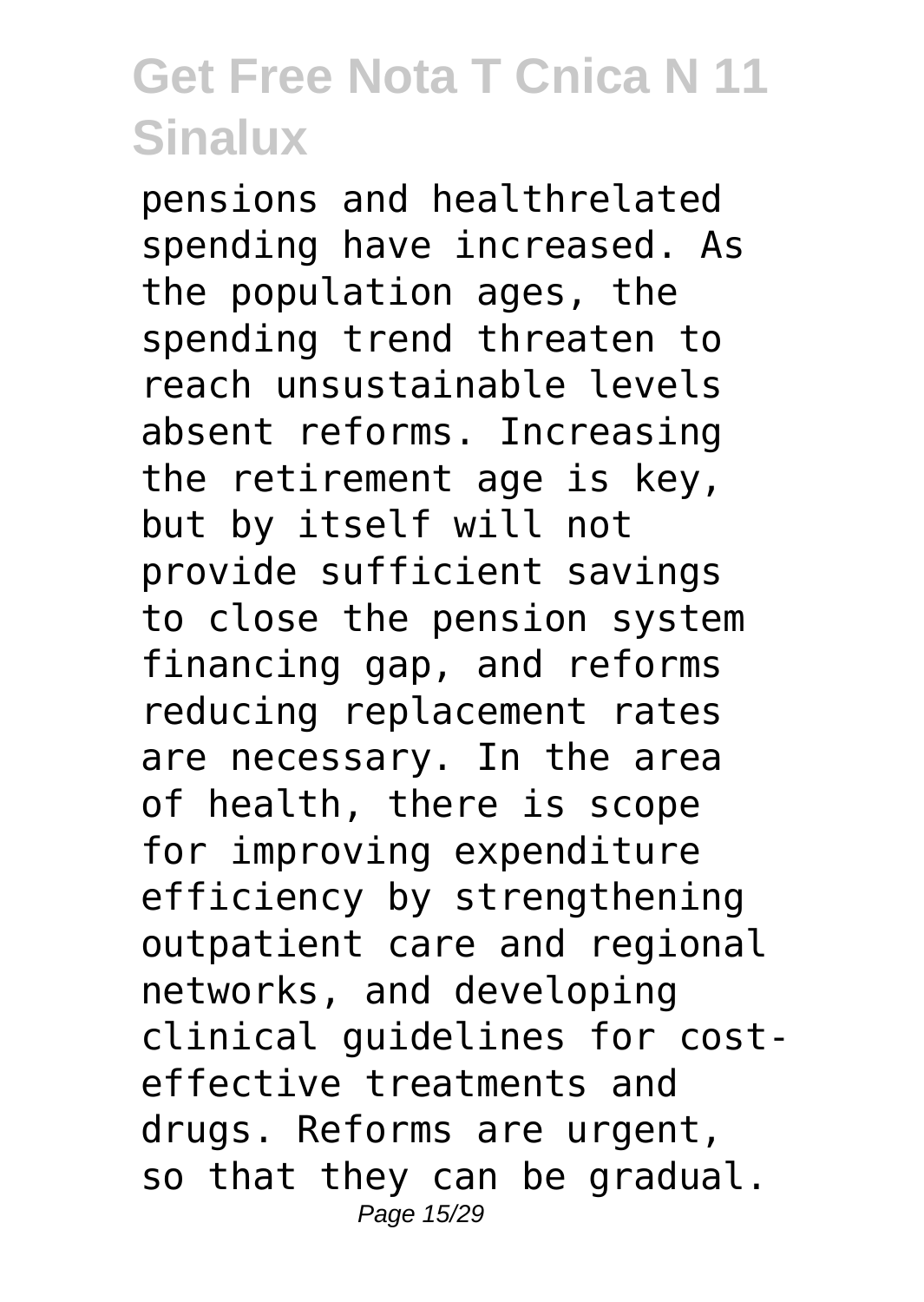This paper assesses the importance of financial market developments for the business cycle in Brazil. The results underscore the importance of macrofinancial linkages and highlight risks to the recovery going forward. Although some of the rise in credit growth in Brazil can be attributed to financial deepening and rising income levels, it may have implications for economic activity going forward. Cross-country evidence suggests that periods of easy financial conditions can amplify economic fluctuations and possibly Page 16/29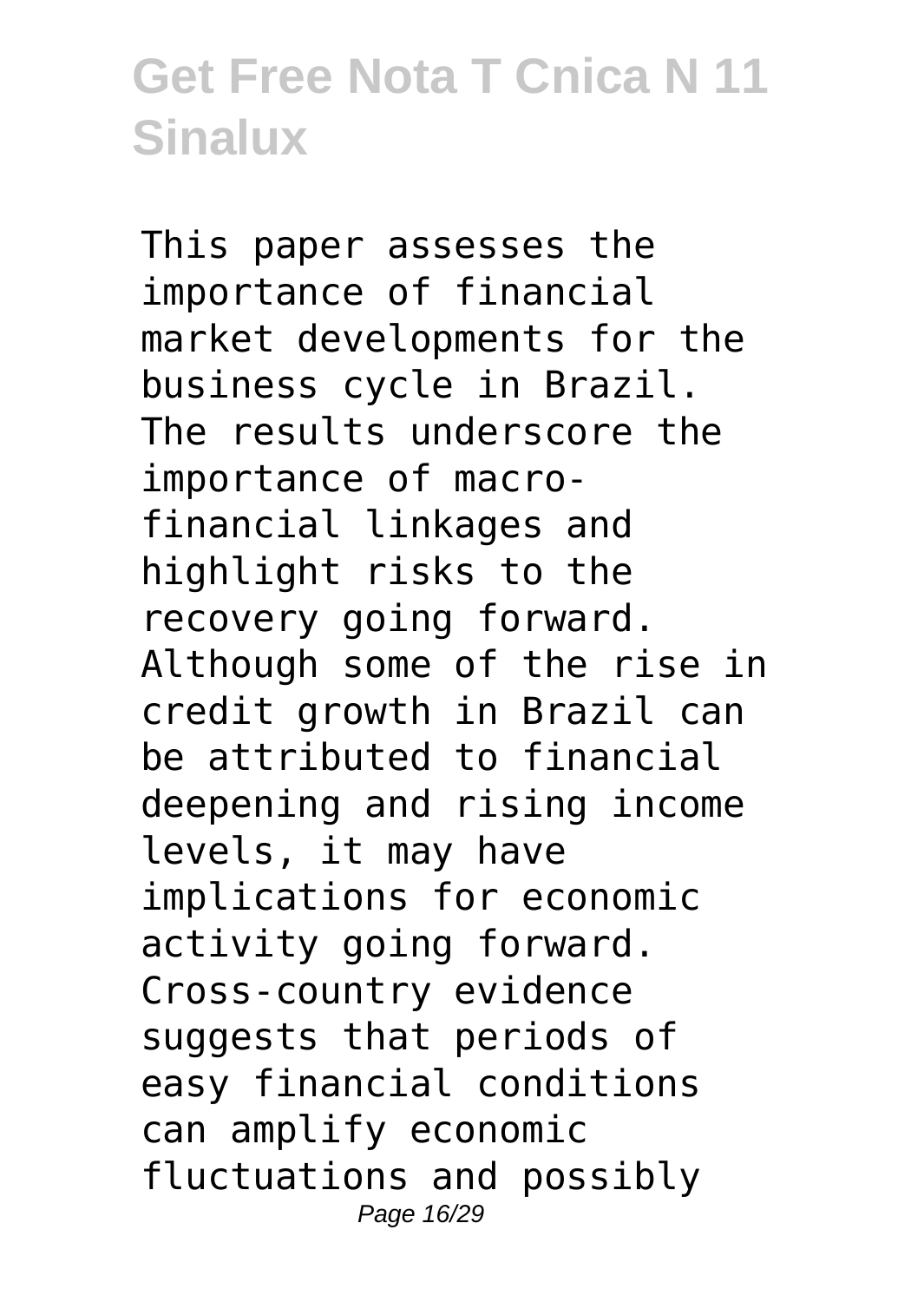lead to adverse economic outcomes. To explore the nexus between the financial cycle and business cycle, cycles are estimated using a variety of commonly-used statistical methods and with a small, semi-structural model of the Brazilian economy. An advantage of using the model-based approach is that financial and business cycles can be jointly estimated, allowing information from all key economic relationships to be used in a consistent way. Financial sector developments are found to be an important source of macroeconomic fluctuations. Financial accelerator models Page 17/29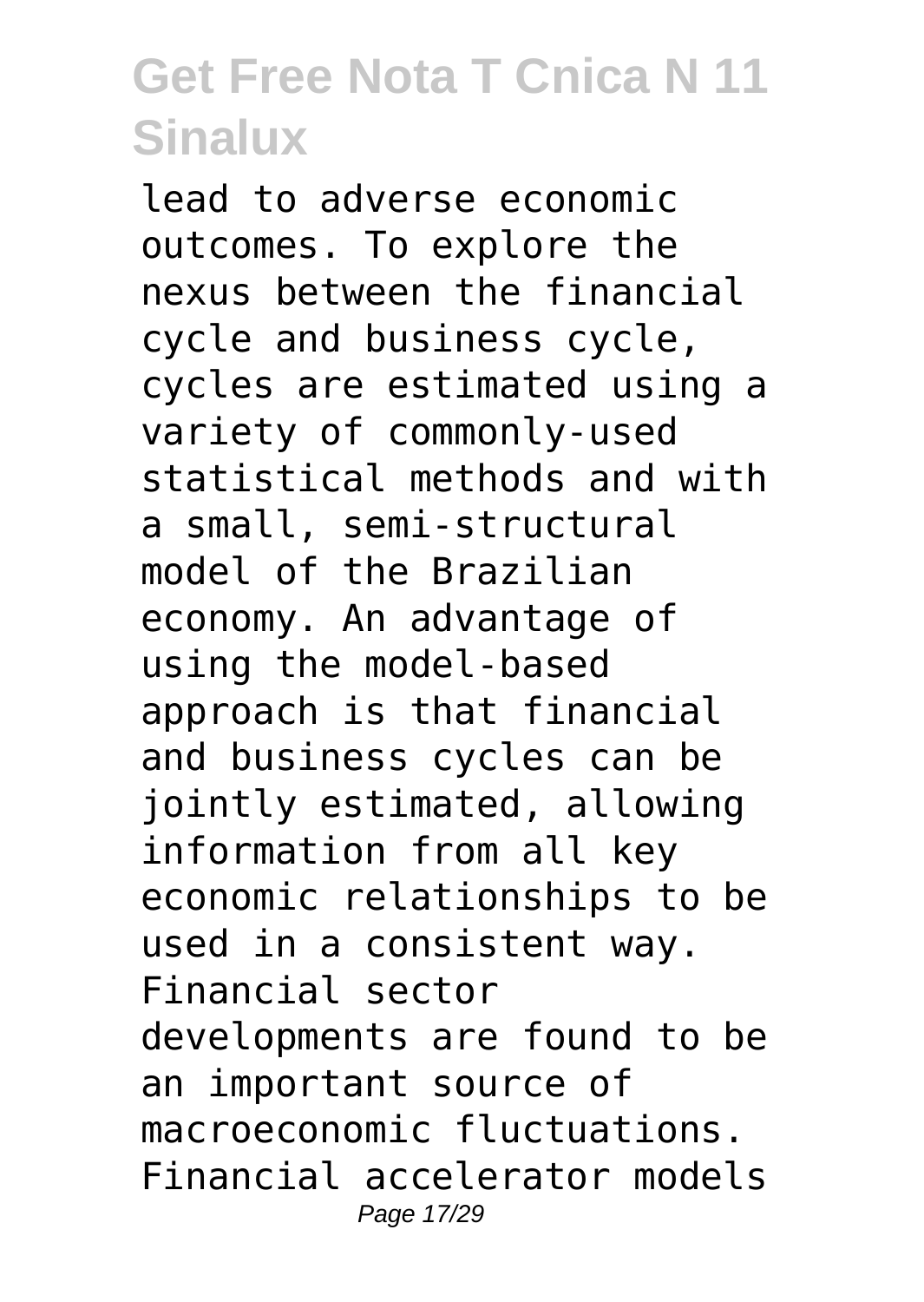highlight the role of credit and asset prices in shaping the business cycle.

Digital Governance of Education explores the multiple ways in which digital technologies are changing the experience of education. With much of the contemporary education practice either taking place or being documented digitally, a huge amount of data is constantly being collected and analysed to give sophisticated and up-todate accounts of education practice in contemporary societies. Such 'datafication' of education, mediated through technology,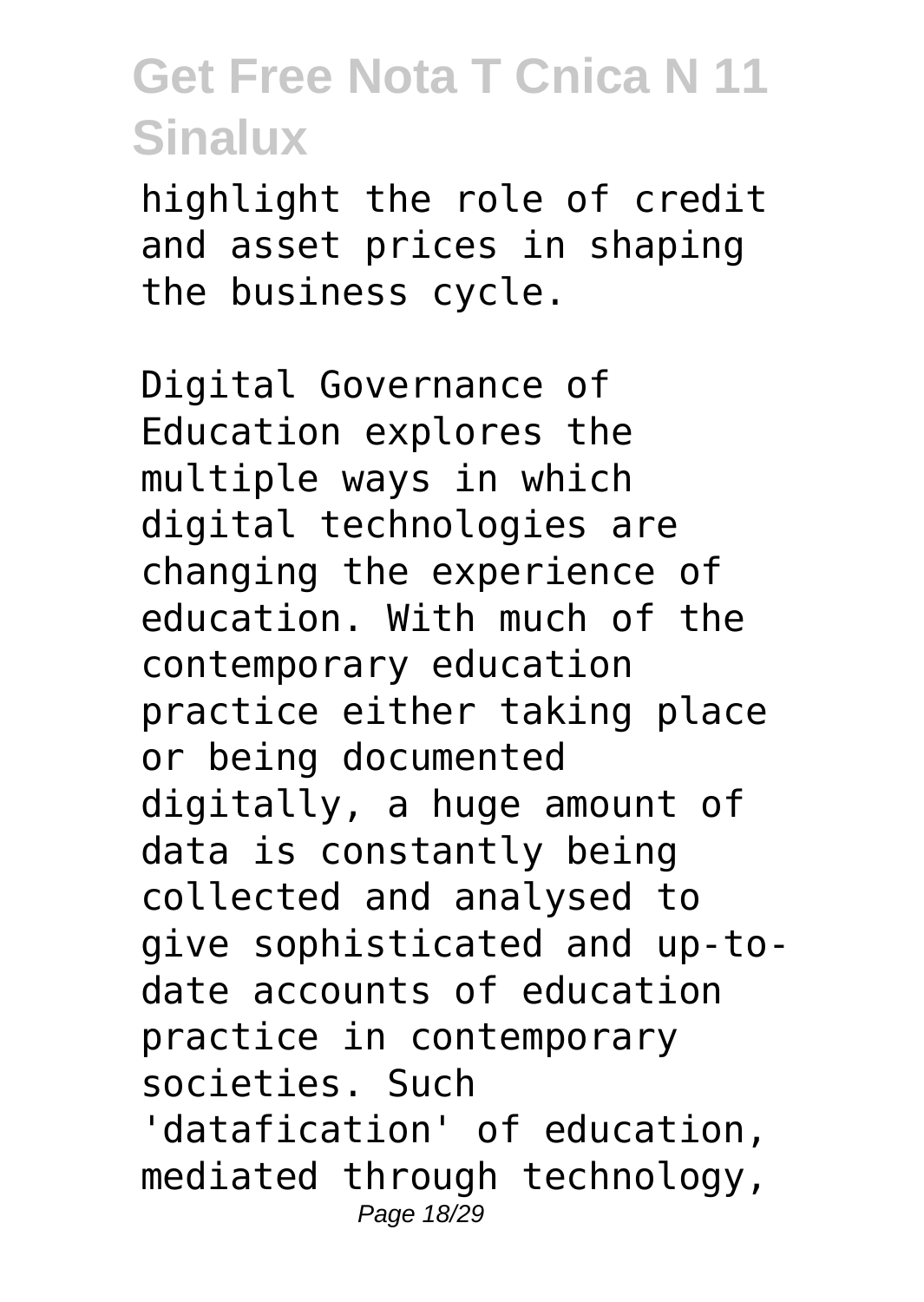gives rise to what the author defines as 'digital governance' of education – a transnational assemblage of people, technologies and policies that increasingly affects how national education systems are organized and managed. Paolo Landri argues that the emergence of digital governance is closely related to the new wave of standardization in education, exemplified by the shift towards what is measurable (for example focus on 'learning outcomes') and towards transparency in education practice - a shift that is both facilitated and Page 19/29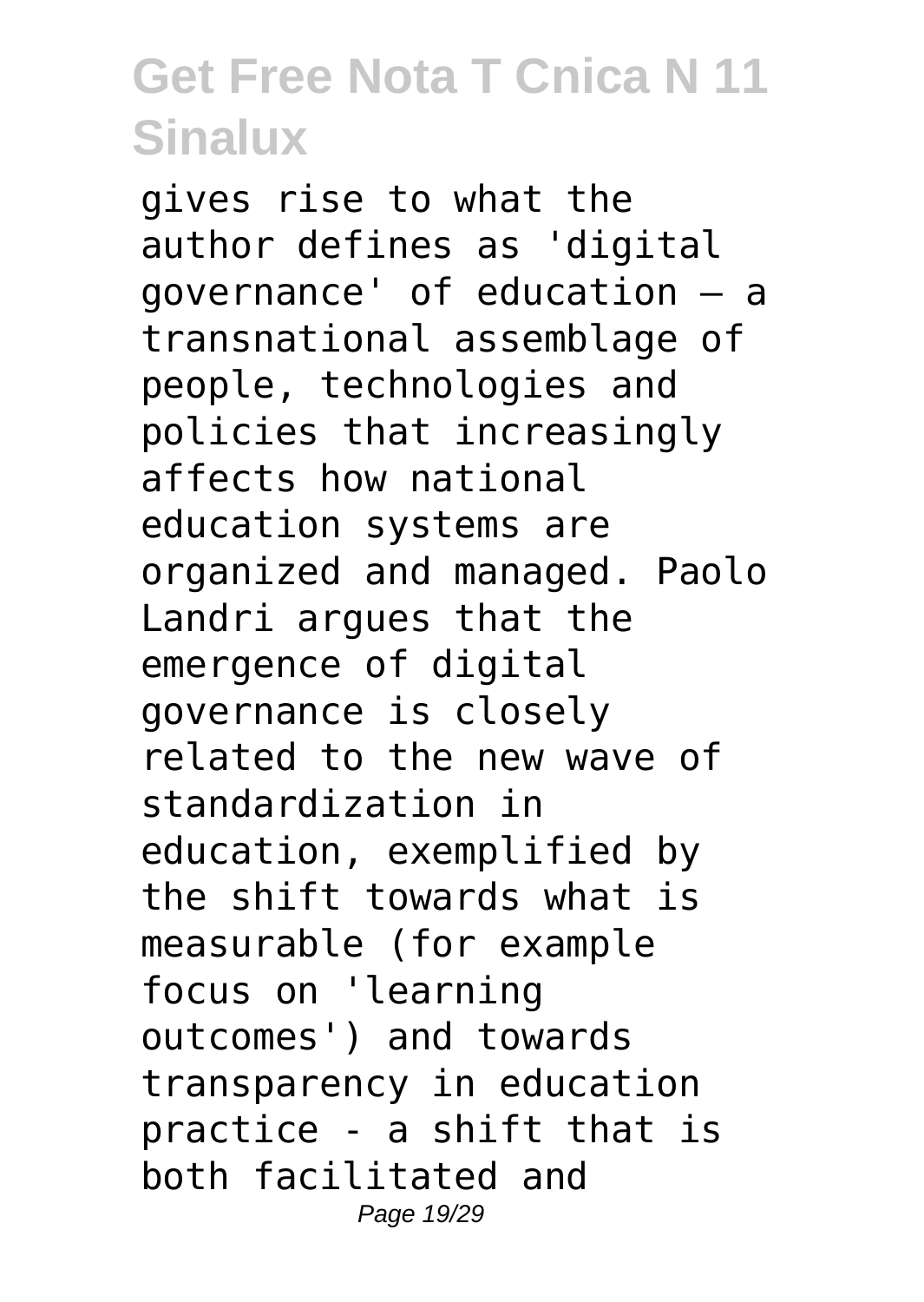augmented by digital technologies. The author places the digital governance of education within the framework of Europeanization of education, exploring how it contributes to the creation and regulation of European education arena through consolidation of digital space and tools introduced in this process (such as guidelines, country reports and online dashboards). Adopting a sociomaterial approach to education policy and drawing on actor-network theory, Paolo Landri uses empirical data to investigate how the digitization of education Page 20/29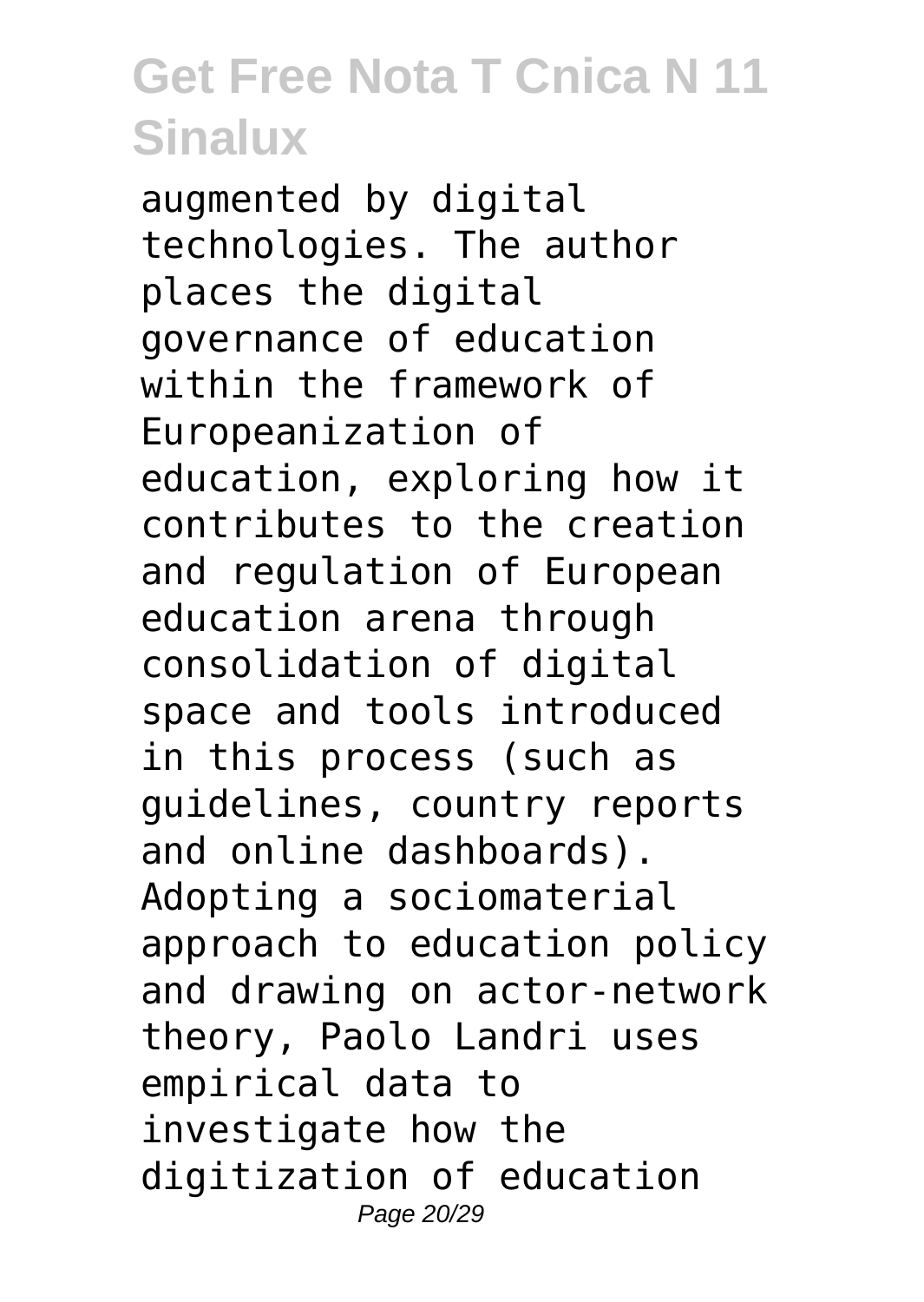policy and practice is occurring in Italy, and to what extent it contributes to the growth of the digital governance of education. Pointing out the variety of risks and opportunities, he indicates future directions of critical research and the wider international implications of this global trend.

O estudo tem por objetivo discutir a intensificação do trabalho trazida pela mercantilização do ensino no contexto do capitalismo do século XXI e suas implicações no modo de vida Page 21/29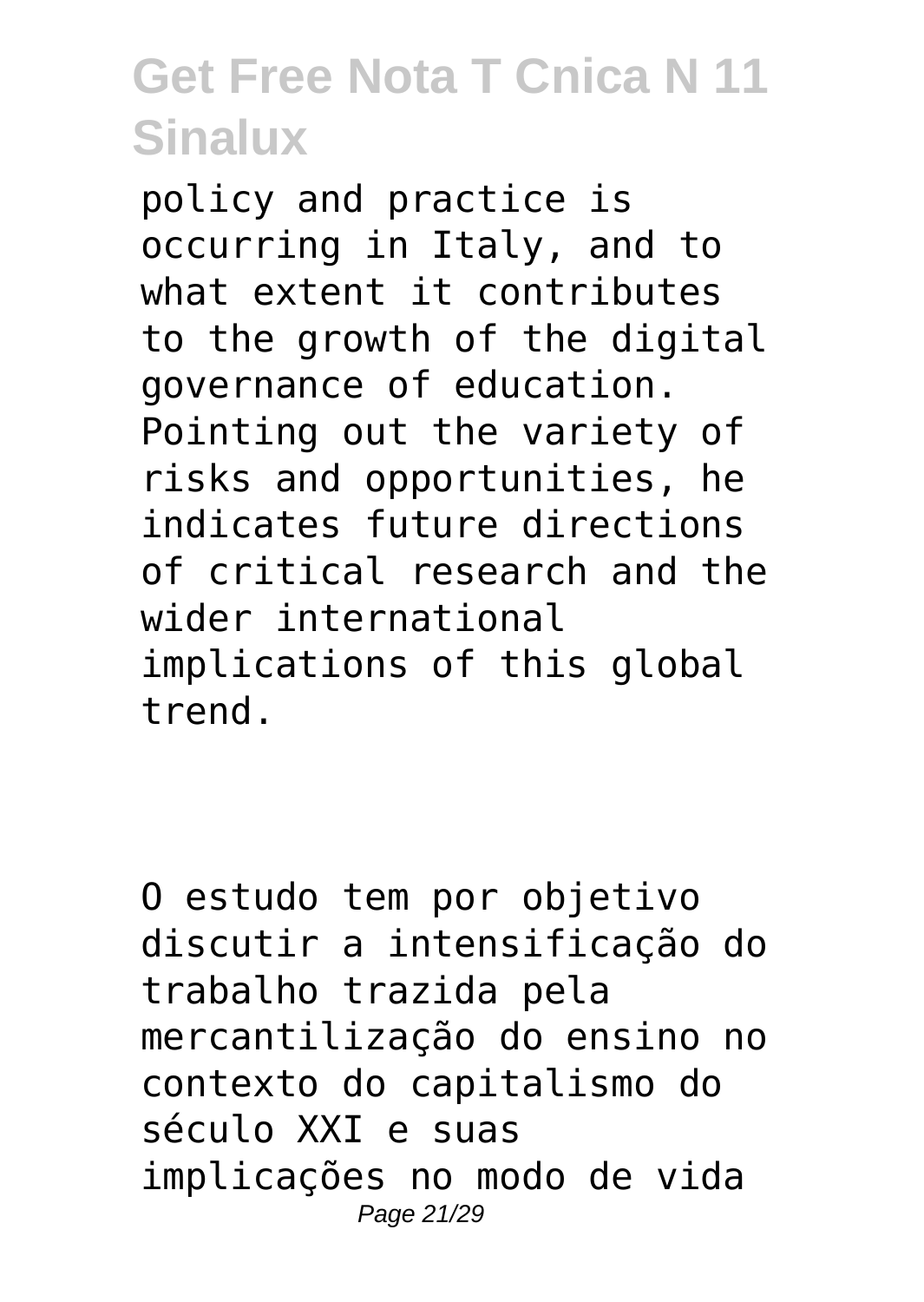e na saúde do professor do ensino superior privado. A partir de pesquisas existentes, tanto em instituições privadas quanto públicas, analisam-se as condições de trabalho e jornada, as formas de organização e de efetivação das atividades docentes. Nas instituições privadas, objeto do presente estudo, identifica-se o trabalho docente precário, realizado sob forte exigência de atingimento de metas (desde a produção acadêmica até captação e manutenção de alunos), com jornadas de trabalho extenuantes, inclusive com extensão para o espaço doméstico. Discute-Page 22/29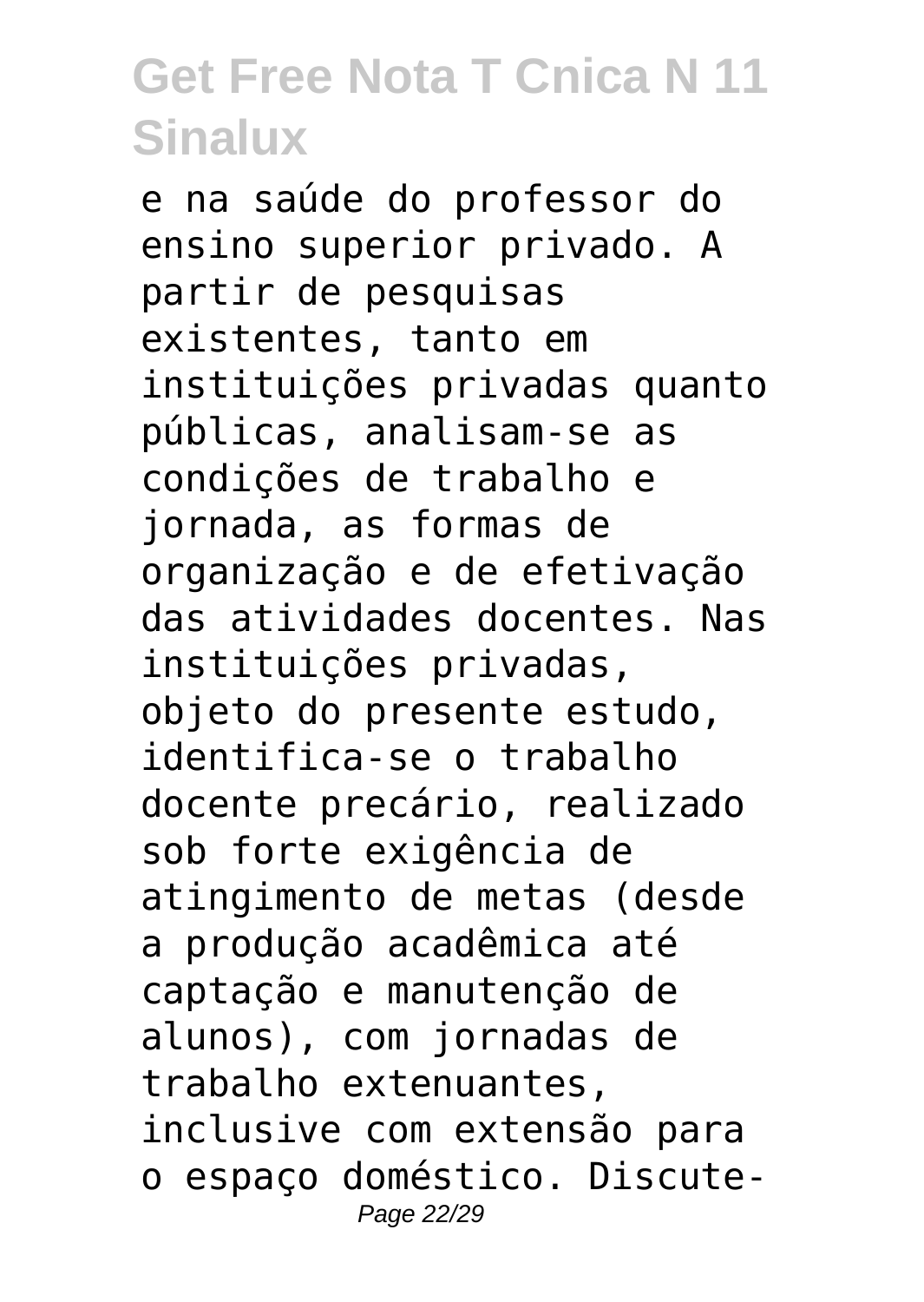se também o comprometimento da saúde física e mental do docente, o desconhecimento da administração universitária e a ausência ou baixa efetividade das ações desenvolvidas pelas instituições estatais e sindicatos e as políticas públicas que possam resguardar a dignidade da relação de trabalho dos professores. Aponta-se o desafio de assegurar trabalho digno aos docentes incluídos nesse novo contexto educacional mercantilizado, recentemente impactado pelos efeitos da pandemia do coronavírus.

Winner of the 2017 Jabuti Page 23/29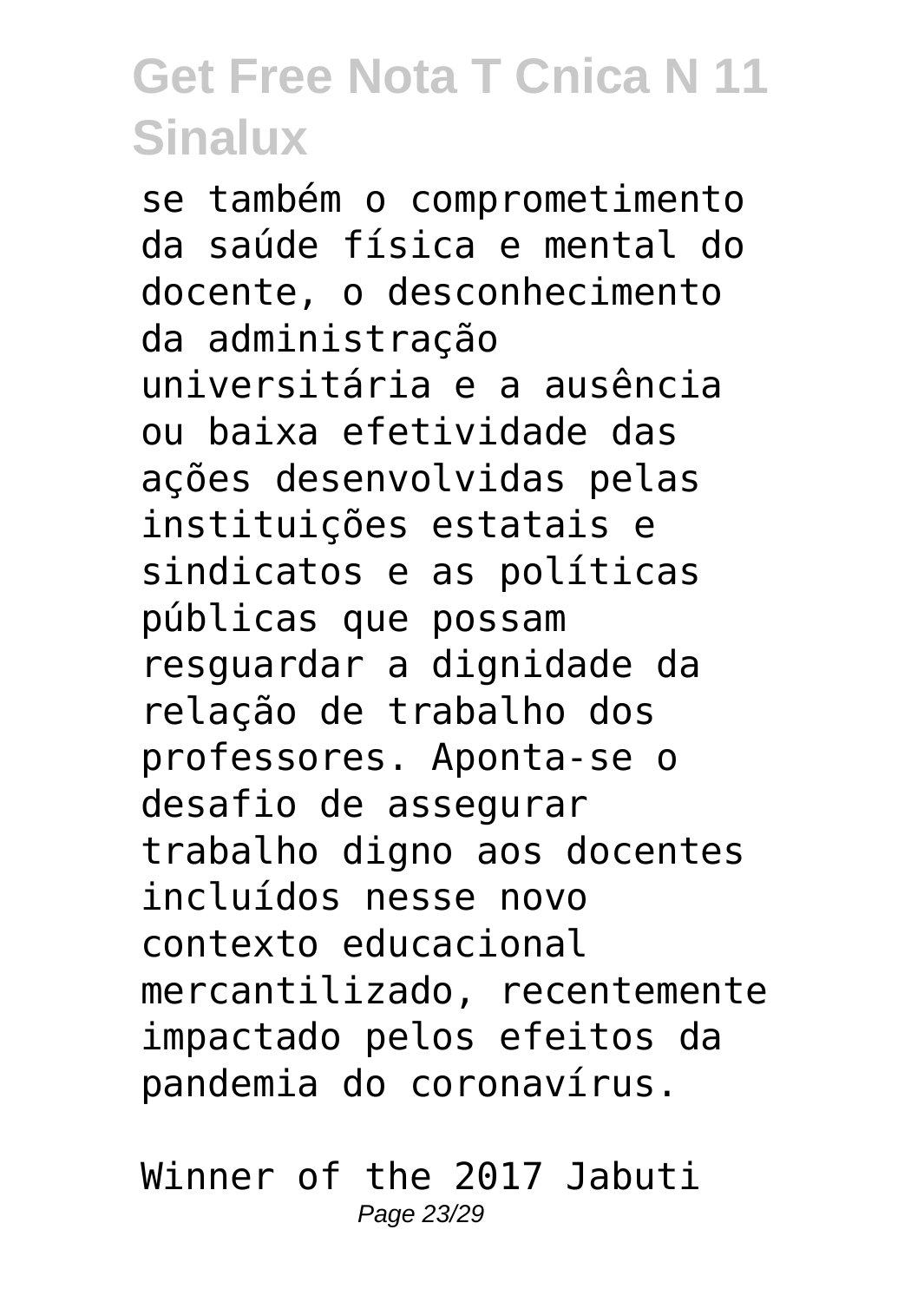Book Prize The Zika virus is devastating lives and communities. Children across the Americas are being born with severe disabilities because of it. Yet during the desolating outbreak, Brazil played host to both the Olympics and the FIFA World Cup, leading many to suspect that the true impact of the virus has been subject to a cover-up of international proportions. Beginning in the northeast, where the devastation has been most felt, professor of bioethics and award-winning documentary filmmaker Debora Diniz travels across Brazil tracing the virus's origin and spread. Along the Page 24/29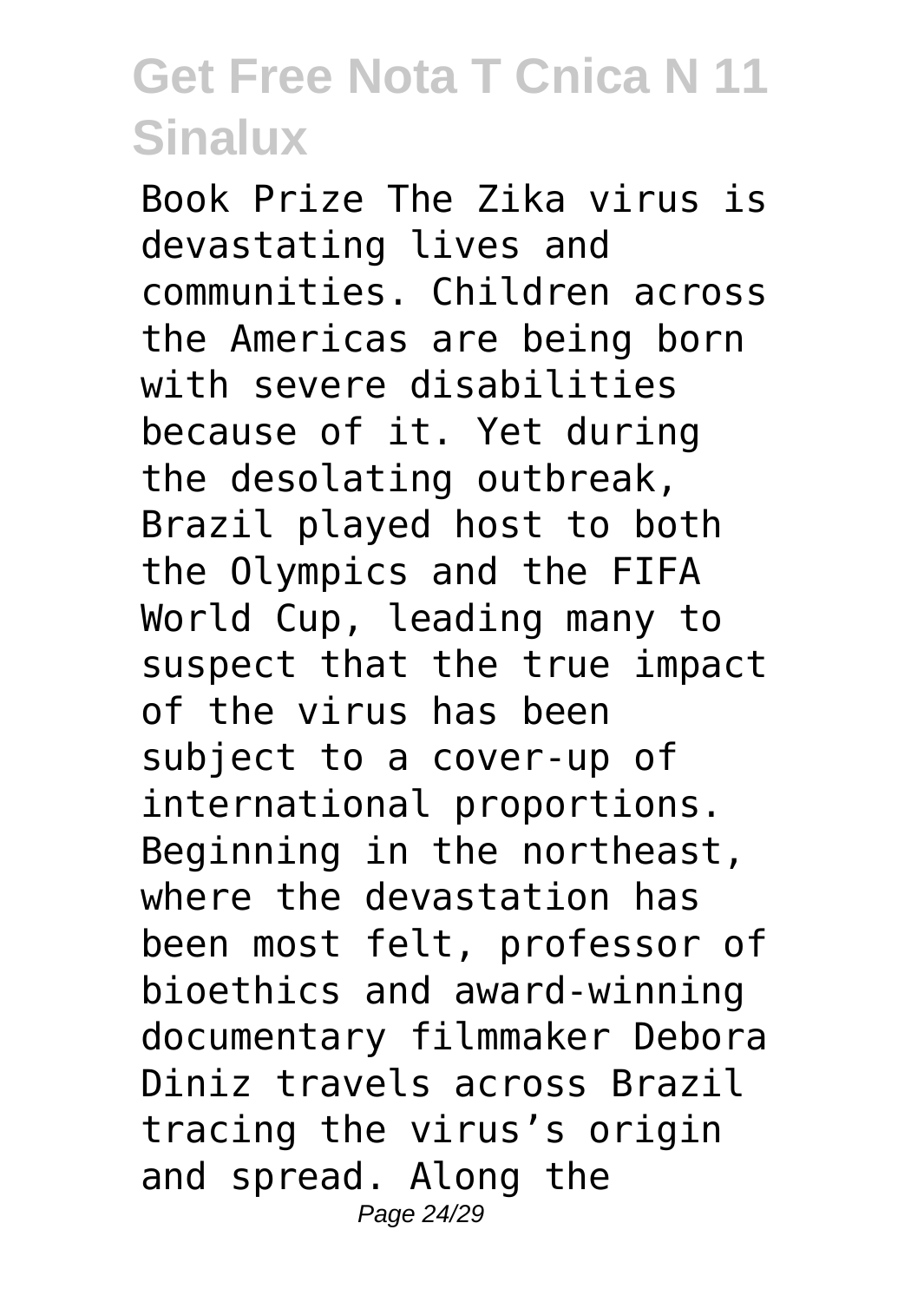journey she meets a host of fearless families, doctors and scientists uncovering the virus's impact on local communities. In doing so Diniz paints a vivid picture of the Zika epidemic, exposing the Brazilian government's complicity in allowing the virus to spread while championing the efforts of local doctors and mothers who, working together, are raising awareness of the virus and fighting for the rights of children affected by Zika.

This international handbook brings together researchers and teachers from 25 countries of the five Page 25/29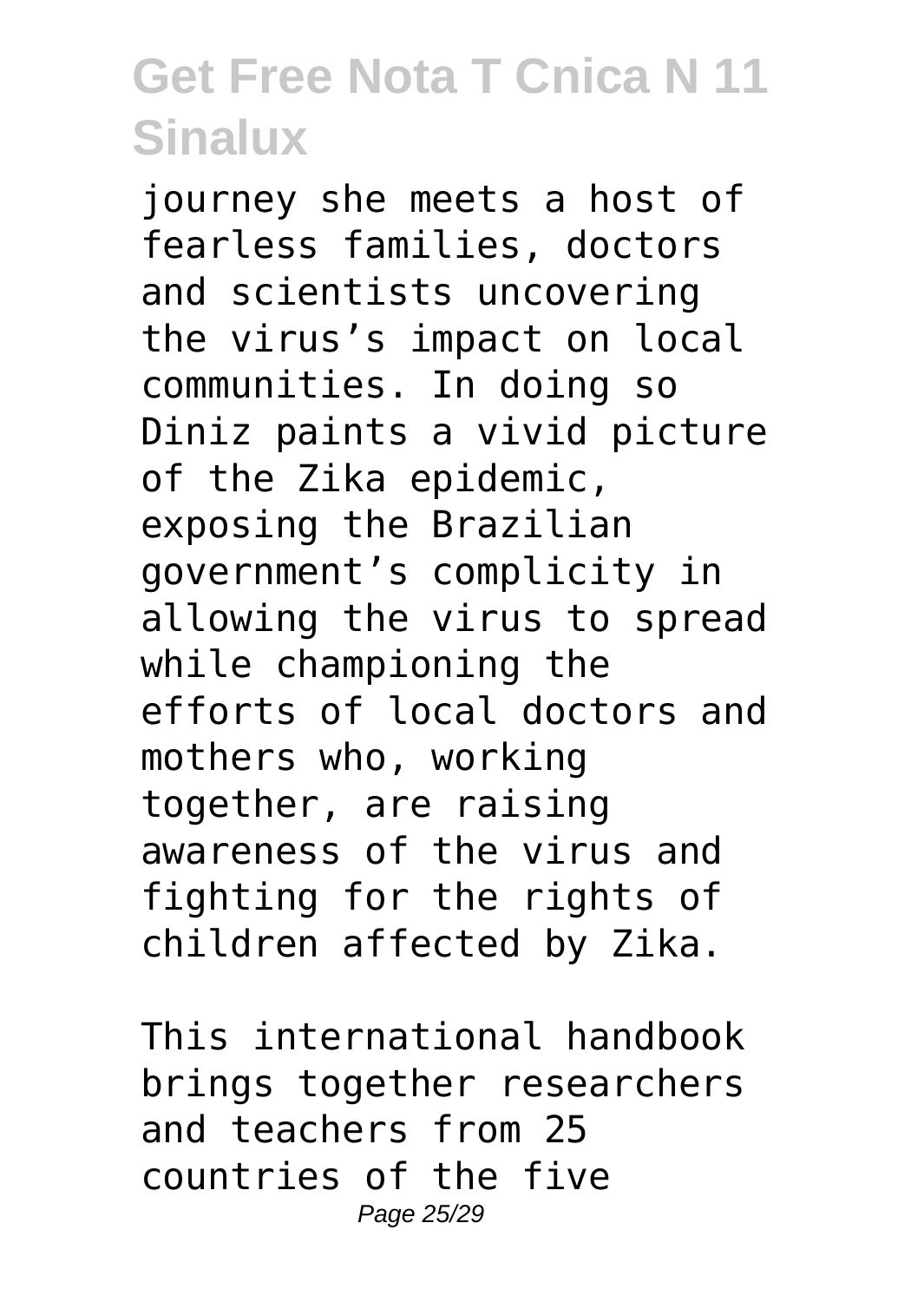continents to share their experiences of teaching health promotion in undergraduate and graduate courses related to different health professions. Chapter authors share teaching methodologies used in classes, discuss the competencies students need to learn and indicate research opportunities. Readers will be provided with real-world examples of empowering, participatory, holistic, intersectoral, equitable and sustainable teaching/learning strategies that aim to improve health and reduce health inequities. This handbook was edited by an editorial Page 26/29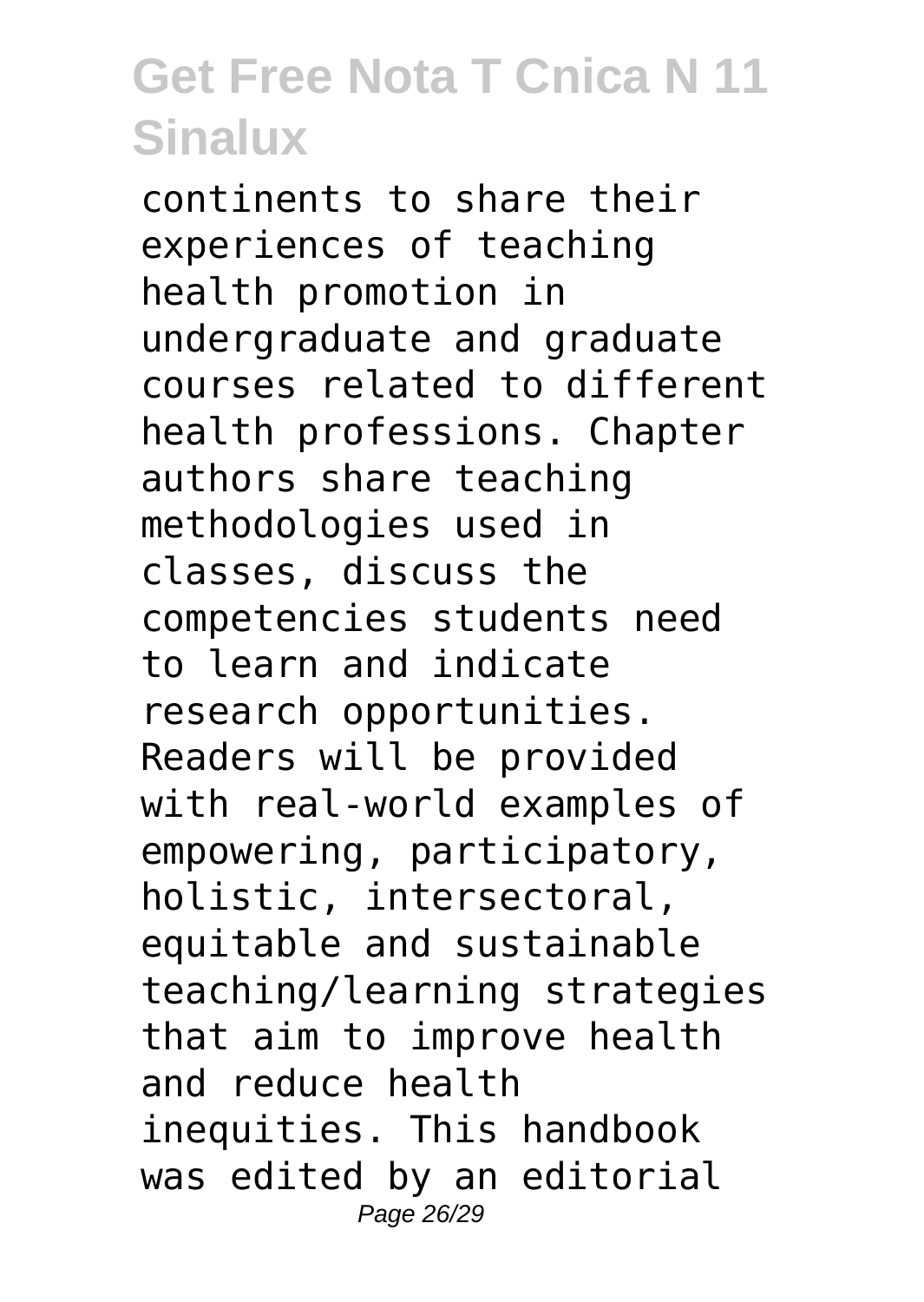board formed by 12 members of the International Union for Health Promotion and Education (IUHPE) from seven countries – Brazil, Belgium, Canada, Israel, New Zealand, Taiwan and UK –, and includes 45 chapters organized in seven thematic sections, each one dedicated to a different aspect of the process of teaching and learning health promotion: The health promotion curriculum Making health promotion relevant to practice Pedagogies for health promotion Special topics for health promotion Health promotion assessment and quality assurance Health promotion as a Page 27/29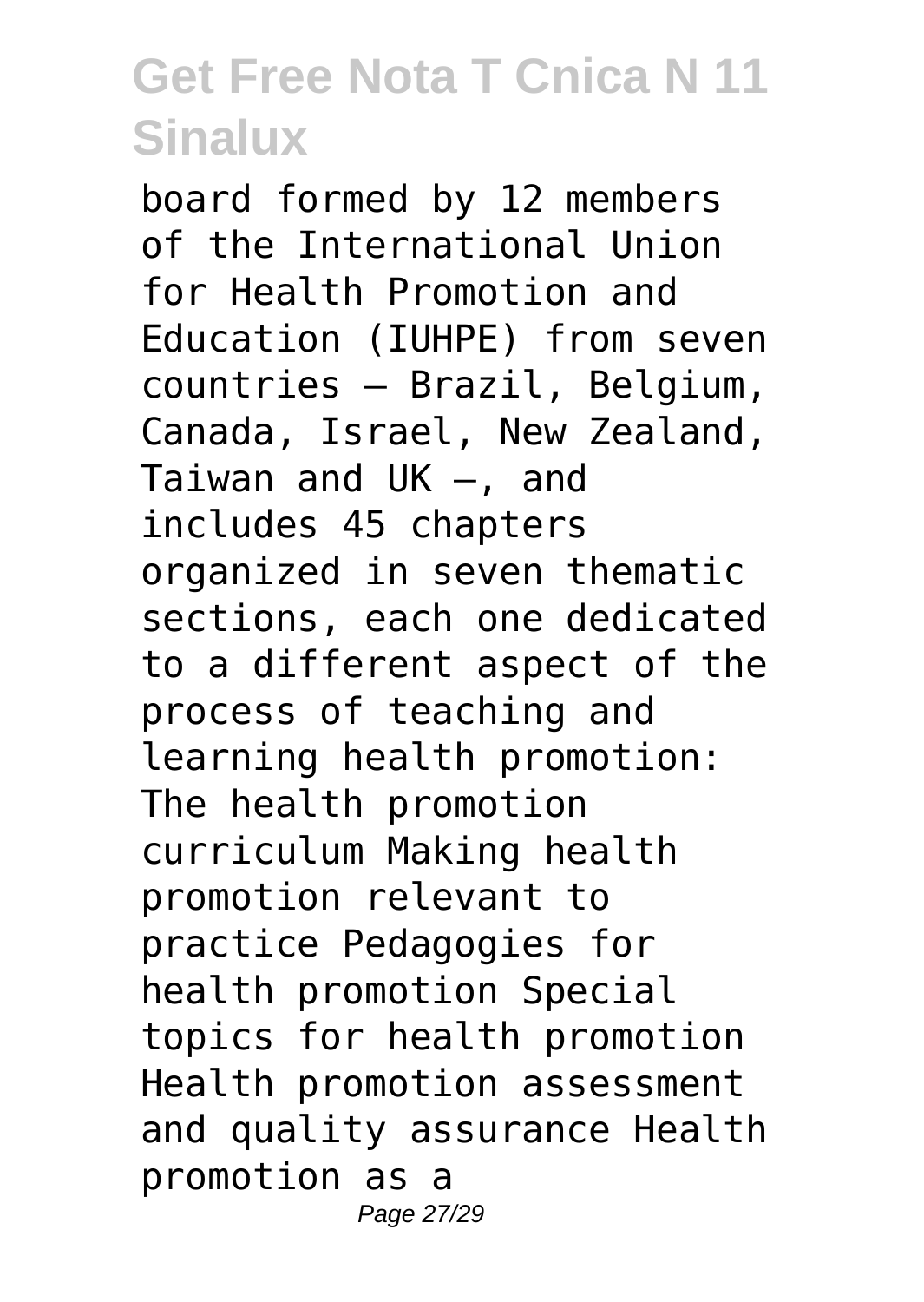transformational practice Students' reflections The International Handbook of Teaching and Learning in Health Promotion: Practices and Reflections from Around the World aims to encourage a dialogue between teaching and learning practices carried out locally and the possibilities of replicating these experiences globally, recognizing cultural differences and similarities. This handbook is intended for a wide range of readers, including education and training providers, health professionals and health care students. Due to its intersectoral and Page 28/29